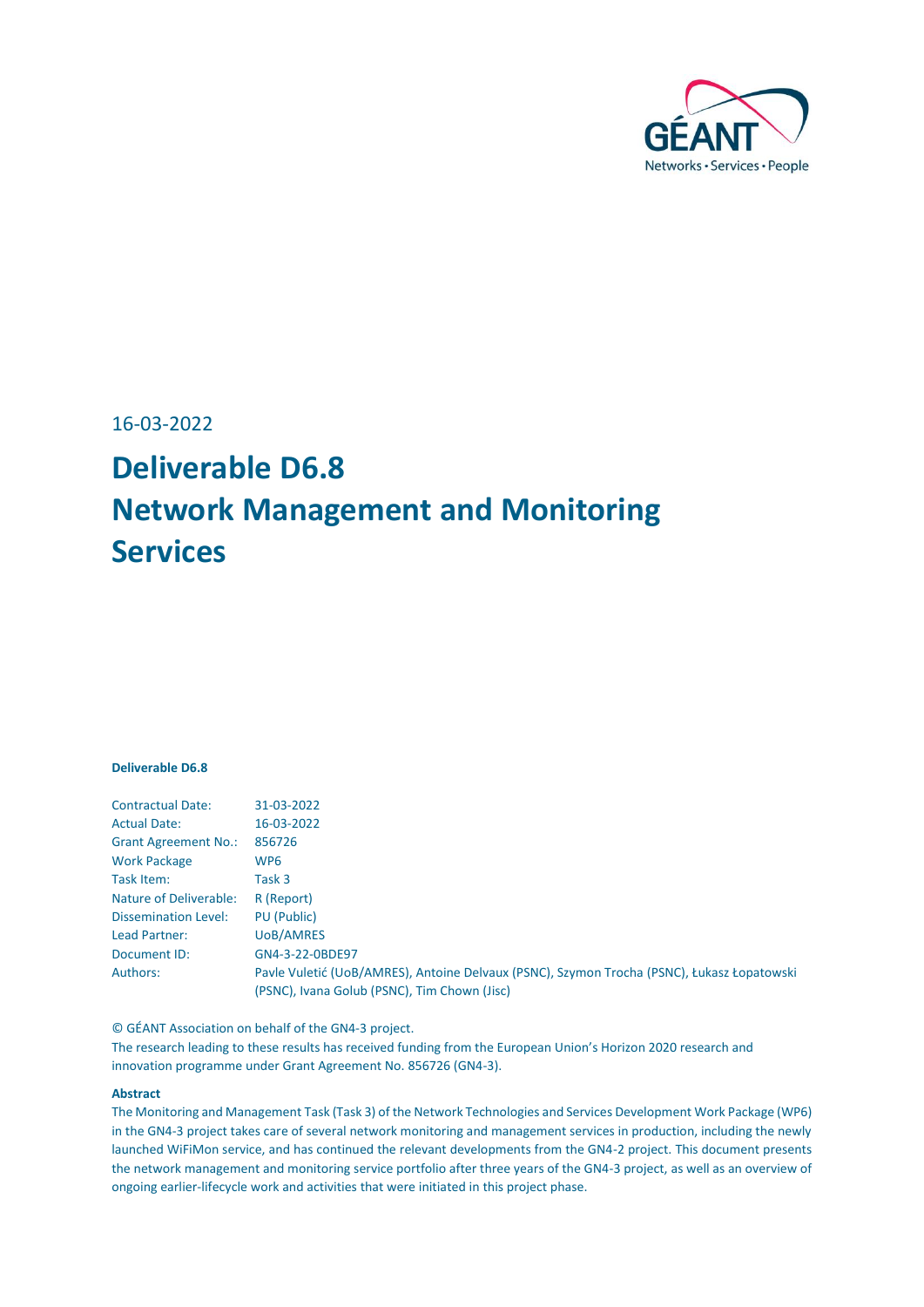

# **Table of Contents**

|                | <b>Executive Summary</b> |              |                                                                  | $\mathbf{1}$   |
|----------------|--------------------------|--------------|------------------------------------------------------------------|----------------|
| $\mathbf{1}$   | Introduction             |              |                                                                  | $\overline{2}$ |
| $\overline{2}$ | Services in Production   |              |                                                                  | 4              |
|                | 2.1                      |              | perfSONAR International Project                                  | 4              |
|                |                          | 2.1.1        | Users, Uptake and Usage                                          | 5              |
|                |                          | 2.1.2        | Key Performance Indicators                                       | 6              |
|                |                          | 2.1.3        | Activities                                                       | 6              |
|                | 2.2                      |              | perfSONAR Consultancy and Expertise                              | $\overline{7}$ |
|                |                          | 2.2.1        | Users, Uptake and Usage                                          | 7              |
|                |                          | 2.2.2        | Key Performance Indicators                                       | 7              |
|                |                          | 2.2.3        | Activities                                                       | 7              |
|                | 2.3                      | <b>NMaaS</b> |                                                                  | 8              |
|                |                          | 2.3.1        | Users, Uptake and Usage                                          | 9              |
|                |                          | 2.3.2        | Key Performance Indicators                                       | 10             |
|                |                          | 2.3.3        | Activities                                                       | 11             |
|                | 2.4                      | <b>PMP</b>   |                                                                  | 12             |
|                |                          | 2.4.1        | Users, Uptake and Usage                                          | 12             |
|                |                          | 2.4.2        | Key Performance Indicators                                       | 13             |
|                |                          | 2.4.3        | Activities                                                       | 14             |
|                | 2.5                      | WiFiMon      |                                                                  | 15             |
|                |                          | 2.5.1        | Users, Uptake and Usage                                          | 15             |
|                |                          | 2.5.2        | Key Performance Indicators                                       | 16             |
|                |                          | 2.5.3        | Activities                                                       | 17             |
| 3              |                          |              | Services at Earlier Lifecycle Stages                             | 18             |
|                | 3.1                      |              | Argus - Alarm Aggregation and Correlation Tool                   | 18             |
|                | 3.2                      |              | High-Speed Network Monitoring                                    | 19             |
|                | 3.3                      |              | <b>Streaming Telemetry</b>                                       | 19             |
|                | 3.4                      |              | P4-Based Flow Monitoring                                         | 20             |
|                | 3.5                      |              | TimeMap - Per-Segment Latency and Jitter Measurement Tool        | 20             |
|                | 3.6                      |              | In-band Network Telemetry (INT) on Programmable Network Hardware | 20             |
| 4              | Conclusions              |              |                                                                  | 21             |
| References     |                          |              |                                                                  | 23             |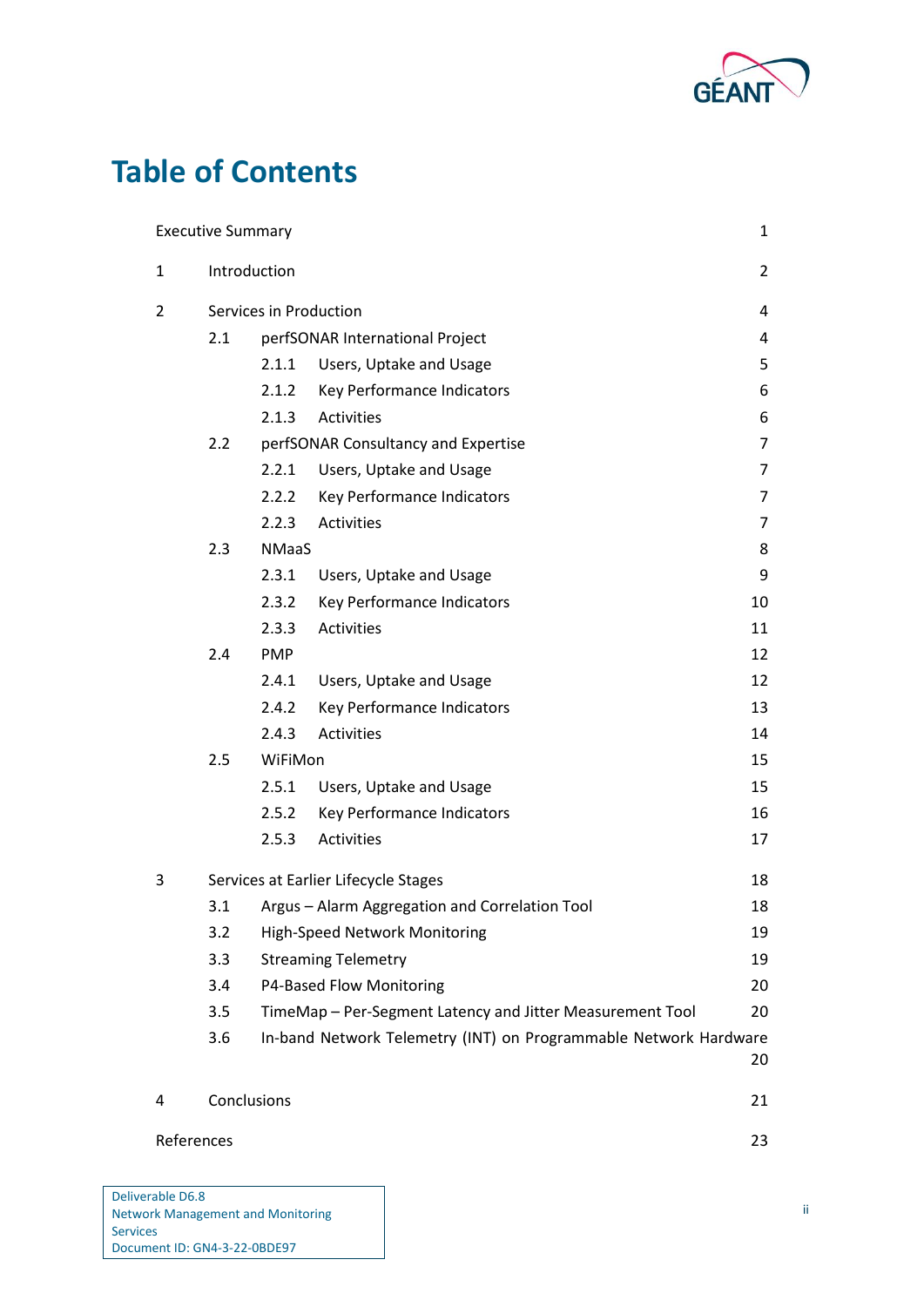[Glossary](#page-27-0) 25



# **Table of Figures**

[Figure 2.1: perfSONAR installations worldwide](#page-7-1) 5

# **Table of Tables**

| Table 2.1: perfSONAR KPI measured for the period 01 January 2021 - 31 December      |                |
|-------------------------------------------------------------------------------------|----------------|
| 2021                                                                                | 6              |
| Table 2.2: perfSONAR Consultancy and Expertise KPI measured for the period 01       |                |
| January 2021 - 31 December 2021                                                     | $\overline{7}$ |
| Table 2.3: NMaaS KPIs measured for the period 01 January 2021 - 31 December 2021 10 |                |
| Table 2.4: PMP KPIs measured for the period 01 January 2021 - 31 December 2021      | 14             |
| Table 2.5: WiFiMon service adoption for the period 01 January 2021 - 31 December    |                |
| 2021                                                                                | 16             |
| Table 2.6: WiFiMon KPI targets and results for the period 01 January 2021 - 31      |                |
| December 2021                                                                       | 17             |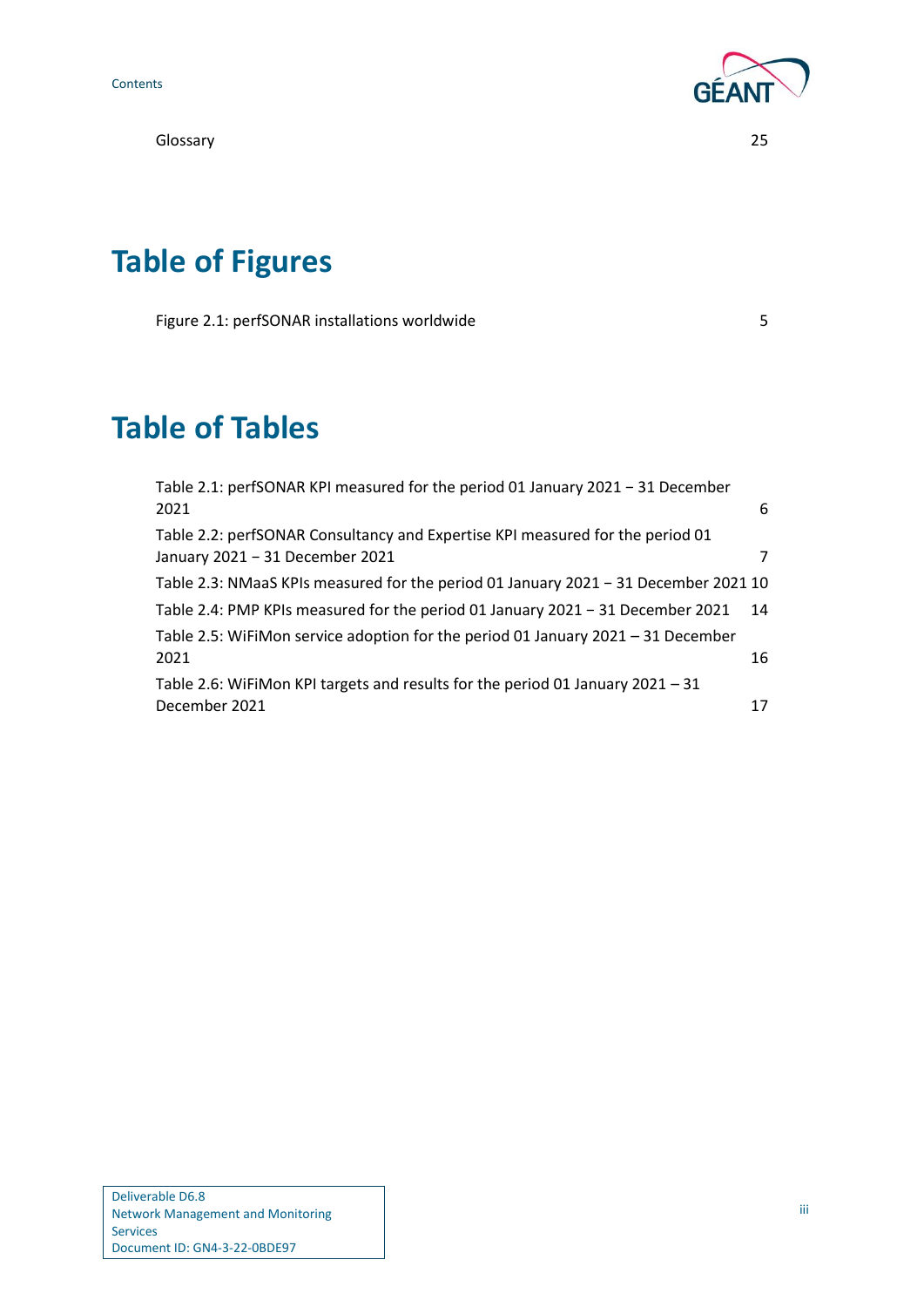

## <span id="page-3-0"></span>**Executive Summary**

The Monitoring and Management Task (Task 3) of the Network Technologies and Services Development Work Package (WP6) in the GÉANT Network 4 Phase 3 (GN4-3) project is responsible for several production network monitoring and management services, i.e., perfSONAR, perfSONAR Consultancy and Expertise, Network Management as a Service (NMaaS), the Performance Measurement Platform (PMP) and WiFiMon. WP6 T3 is also exploring some earlier-lifecycle novel monitoring and network management mechanisms, such as alarm correlation, the methods to monitor high-speed (100G) network paths, advanced monitoring data analytics and the use of programmable network elements for advanced monitoring applications. In addition, the WP6 Network Technology Evolution Task (Task 1) is exploring a per-segment latency and jitter measurement tool and the use of In-band Network Telemetry (INT). All the above services are aimed at the GÉANT community at large.

This document presents the network management and monitoring service portfolio after three years of the project, together with ongoing work and new initiatives in this project phase by WP6 Task 3 and Task 1. It can be used as a report of the service status for WP6 Task 3 and for comparison with the status of the services at the beginning of the project, summarised in Deliverable D6.1 *Network Management and Monitoring Portfolio* [\[D6.1\]](#page-25-1).

As a summary of the presented work, all the production services have met or exceeded their key performance indicatortargets. Overall, the portfolio of network management and monitoring services continues to fulfil GÉANT's objective of ensuring that the services it offers are current, effective, address real NREN demands and are well used.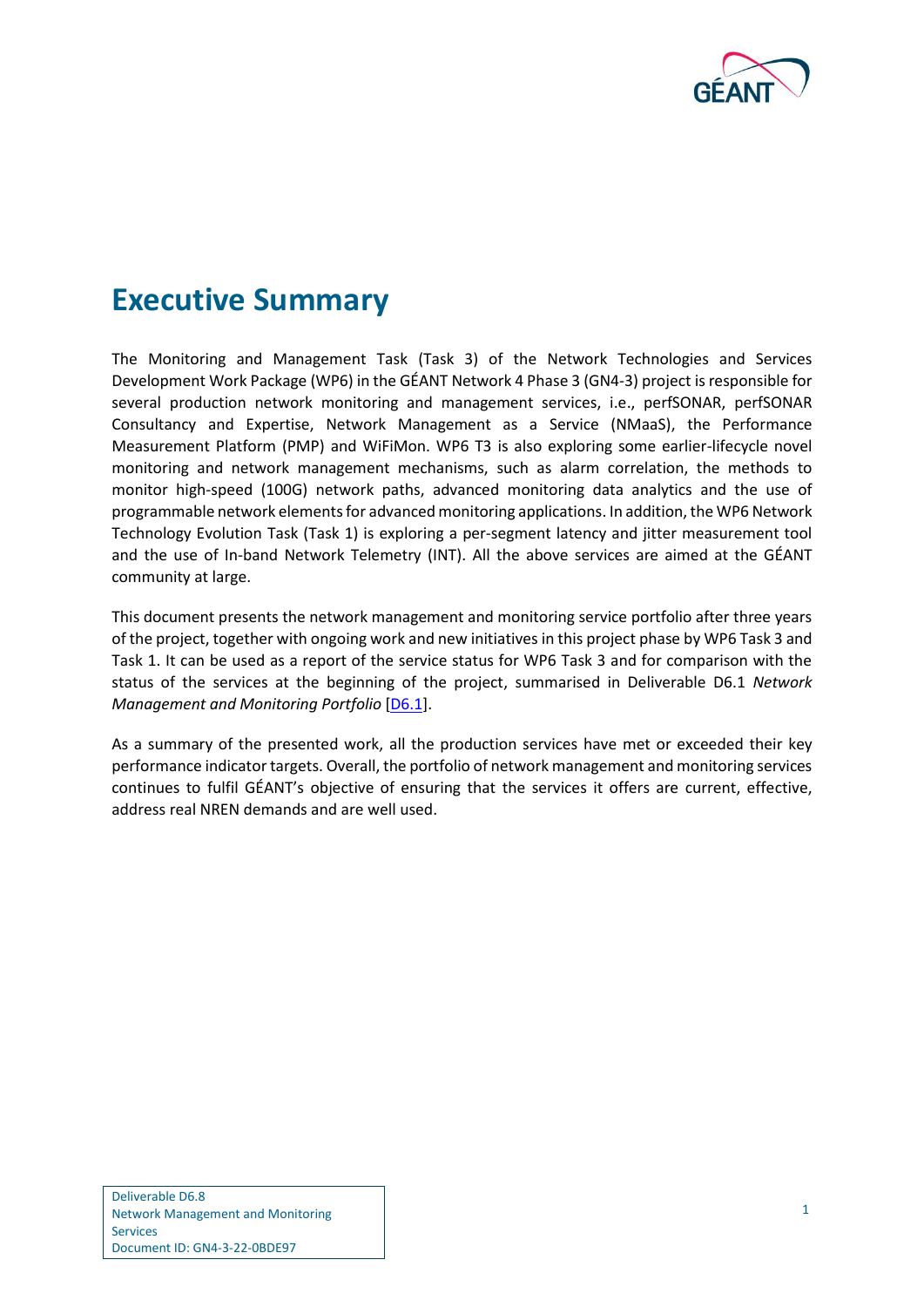

## <span id="page-4-0"></span>**<sup>1</sup> Introduction**

In the GN4-3 project's Network Technologies and Services Development Work Package (WP6), the Monitoring and Management Task (Task 3) works on the further development and evolution of network monitoring and management tools and services for the GÉANT community.

Task 3 inherited several in-production services from the previous project (GN4-2), as well as the ongoing development of some tools and services that are still in the earlier phases of their lifecycle. The services that entered their production phase before the GN4-3 project started are perfSONAR, perfSONAR Consultancy and Expertise, Network Management as a Service (NMaaS) and the Performance Measurement Platform (PMP). Another two tools that were piloted and tested successfully in real network environments during GN4-2 are WiFiMon and NetMon. During the second year of GN4-3, WiFiMon passed all the Product Lifecycle Management (PLM) gates and became a production service, while NetMon development was stopped in the first year of GN4-3 due to a lack of interest from the National Research and Education Network (NREN) community.

Five services are supported by the WP6 Task 3 team at the time of writing this document:

- **perfSONAR International Project** perfSONAR software development and user support within the international collaboration with ESnet, Internet2, Indiana University, RNP and the University of Michigan.
- **perfSONAR Consultancy and Expertise** supporting the GÉANT community in deploying perfSONAR in their environments, providing advice, training and support on designing and deploying a perfSONAR-based measurement architecture.
- **Network Management as a Service (NMaaS)** provides a platform and a portfolio of network management and monitoring applications which are run as dedicated and isolated per-user instances in the cloud. NMaaS users are typically institutions that lack capacity to manage a network management platform themselves, but prefer to focus solely on the management and monitoring of their network operations.
- **Performance Measurement Platform (PMP)** providing an open, trusted monitoring and measurement information infrastructure; this is currently based on perfSONAR but may in the future adopt additional tools.
- **WiFiMon** WiFiMon is a hybrid crowd-sourced and/or hardware probe-based WiFi network monitoring and performance verification system capable of detecting performance issues, visualising the achievable throughput of a wireless network for each user, and providing technical information about a WiFi network.

In parallel with the operation and development of the above-mentioned production services and tools, Task 3 is developing an alarm aggregation tool called Argus [\[Argus\]](#page-25-2), which is well-suited to support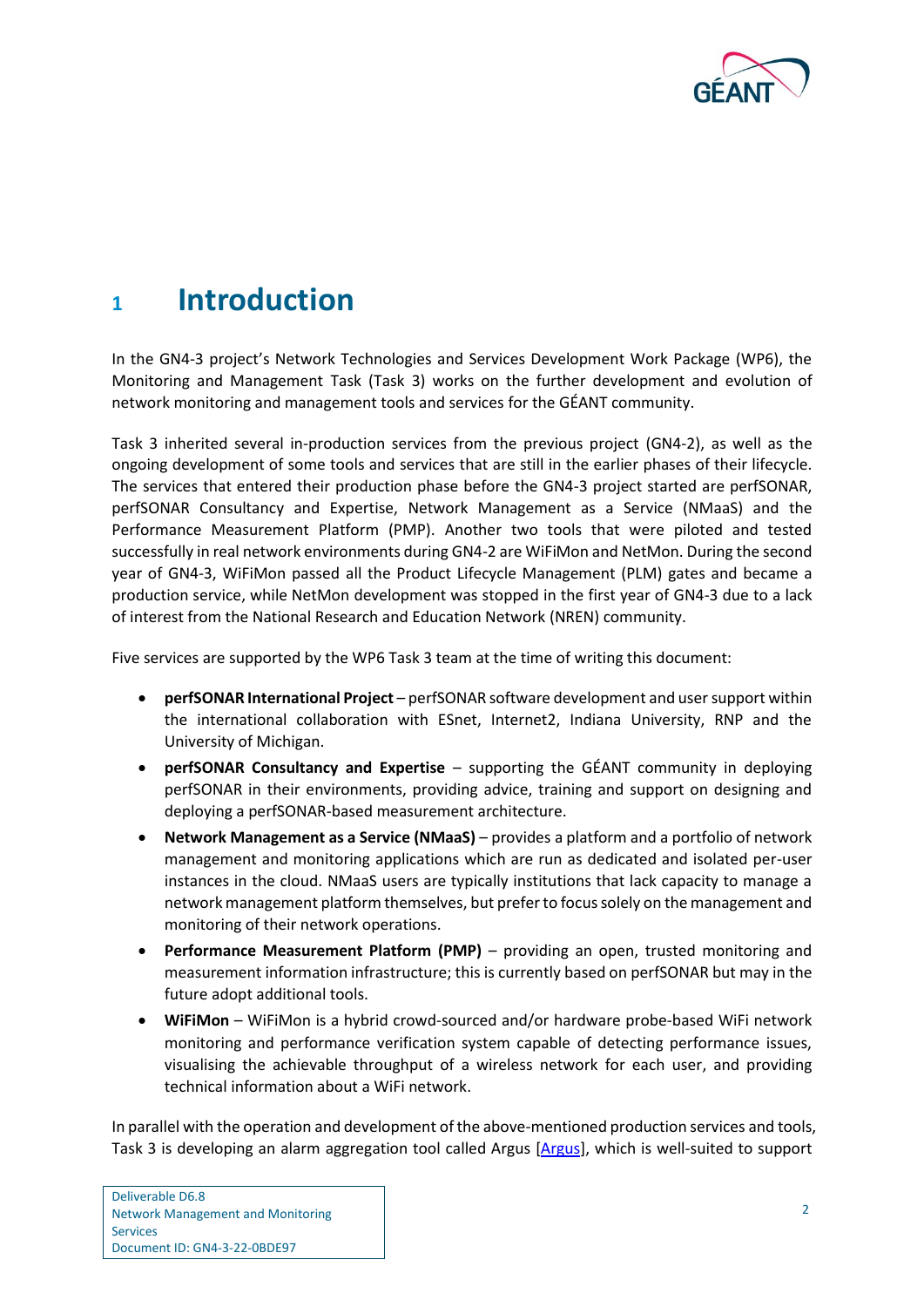

the Campus Network Management as a Service (CNaaS) use case by aggregating all the alarms from various campuses managed by an NREN. Task 3 is also exploring the methodologies of doing monitoring tests on very high-speed network paths (100 Gbps), and the use of P4-capable network cards for achieving higher rates of unsampled network flow capturing compared to the off-the-shelf network elements, and analysing large amounts of historical measurement data gathered from the PMP measurement points and correlating this data with specific network events. Task 3 has also written a white paper on zero-footprint monitoring [\[WP\\_Zero\]](#page-26-0), which is designed to be used as a cookbook for NRENs interested in deploying this type of technology, including the use of streaming telemetry for monitoring information gathering.

This document presents a snapshot of the status of the Task 3 network management and monitoring services after three years of the GN4-3 project. It focuses on those services and tools that are in production, and briefly presents other developments and potential services that are at an early stage of the service lifecycle, where their value and the demand for their development is being assessed. It also provides pointers to the work done in WP6 Task 1 Network Technology Evolution in two network monitoring areas, the first being the TimeMap per-segment jitter and latency monitoring platform that is deployed on the GÉANT backbone, the second being the use of In-band Network Telemetry (INT) on various forms of programmable network hardware. The document also supports and provides input to the management and monitoring services strategy for the Network Technologies and Services Development Work Package, drawing conclusions from the current use of and development demands for the existing portfolio, as well as looking at current developments and deployments in the participating organisations.

The document consists of two main parts: Sectio[n 2,](#page-6-0) which describes the current status of the services in production, covering users, uptake and usage, key performance indicators, and activities; and Sectio[n 3,](#page-20-0) which summarises the current status of other developments and tests at an earlier stage of their lifecycle that are performed in WP6 in T1 and T3.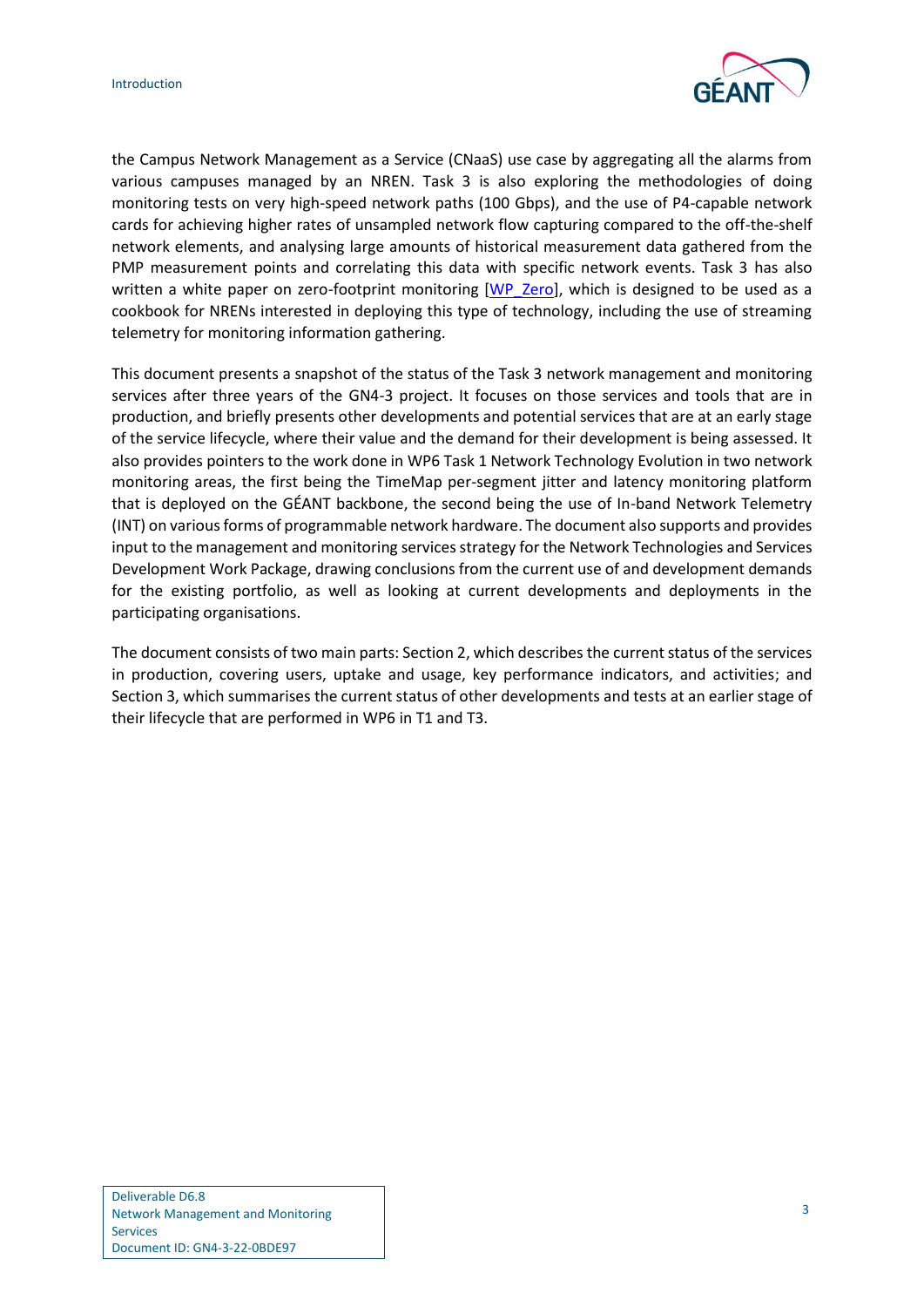

## <span id="page-6-0"></span>**<sup>2</sup> Services in Production**

This section describes the current status of the production services, namely:

- perfSONAR.
- perfSONAR Consultancy and Expertise.
- Network Management as a Service (NMaaS).
- Performance Measurement Platform (PMP).
- WiFiMon.

For each service it provides a high-level description; information on users, uptake and usage; key performance indicators; and activities.

### <span id="page-6-1"></span>**2.1 perfSONAR International Project**

perfSONAR is an open-source, modular and flexible architecture for active network performance monitoring that provides a view of network performance across multiple domains, allowing Network Operations Centre (NOC) or Performance Enhancement Response Team (PERT) engineers to analyse and diagnose network behaviour across an entire end-to-end path. The tools provided in the perfSONAR suite perform active measurements of throughput, packet loss, delays and jitter, and record network route and path changes. There is also provision for application-level measurements such as HTTP, DNS and disk-to-disk transfers.

The global perfSONAR team develops, maintains, distributes and provides support for the full perfSONAR tool suite that is installed and used on numerous Research and Education (R&E) networks around the world to perform active measurements and monitor network performance.

Public-facing information about the perfSONAR development and support provided by the GN4-3 project can be found online [\[perfSONAR\\_Wiki\]](#page-26-1).

A number of information sources are available for the perfSONAR project:

- Main website [\[perfSONAR\\_Website\]](#page-26-2).
- Installation and usage documentation [\[perfSONAR\\_Docs\]](#page-26-3).
- Support requests can be submitted through the user mailing list using *perfsonaruser@internet2.edu* or webmail [\[perfSONAR\\_Webmail\]](#page-26-4).
- Developers' resources are available on Git [\[perfSONAR\\_GitHub\]](#page-26-5).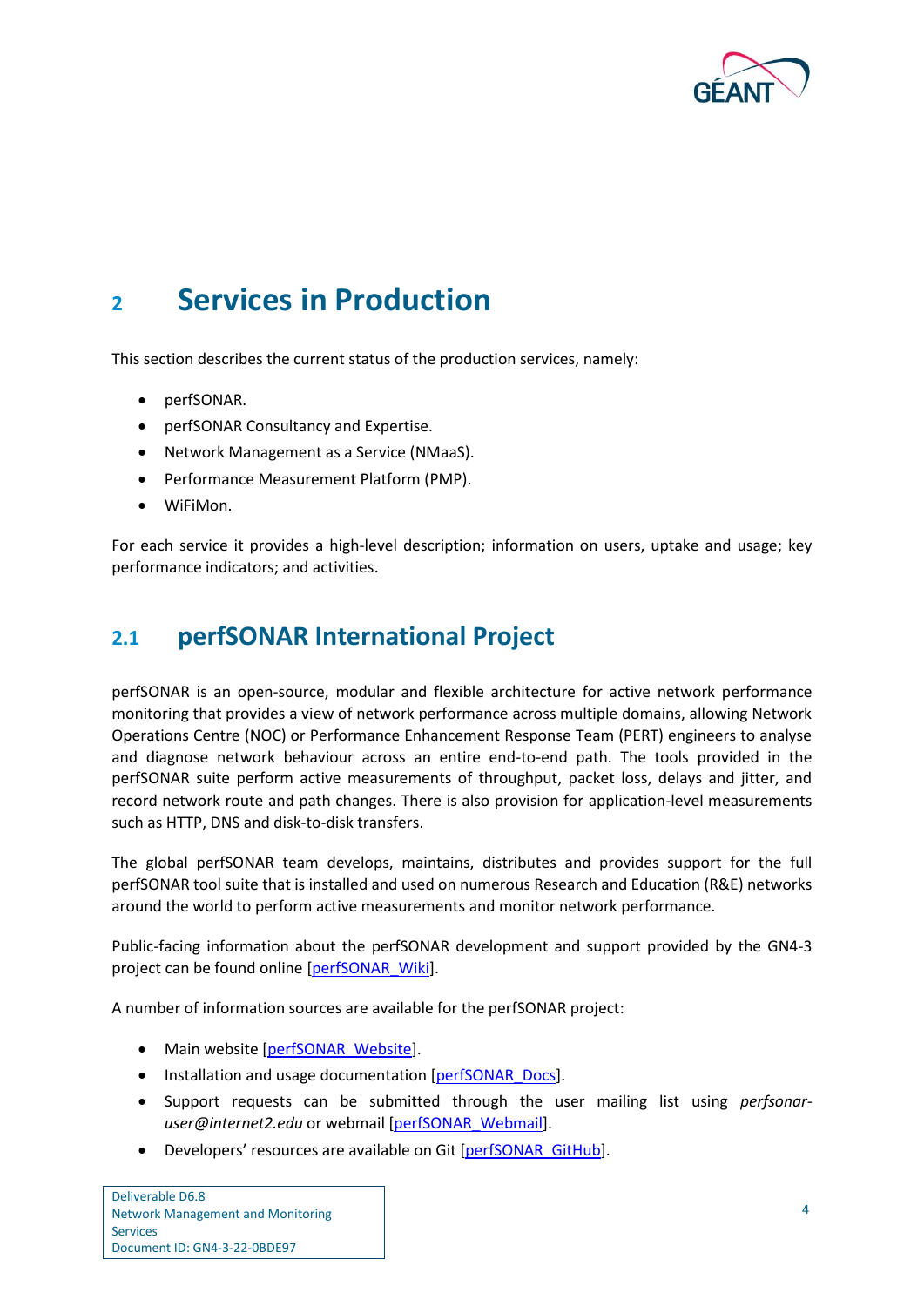

### <span id="page-7-0"></span>**2.1.1 Users, Uptake and Usage**

Active network measurements are useful to network engineers, system administrators, research communities, researchers and students. perfSONAR users include:

- Organisations (e.g. universities, GÉANT NRENs and GÉANT itself) that want to provide active network measurement capabilities to their users or to any collaborating organisation's users (enabling multi-domain measurement capabilities).
- Organisations that want to perform active measurements within their own domain or any other perfSONAR-enabled domain.
- Research communities that undertake data-intensive science, need to move large volumes of data between sites and want to have telemetry on network characteristics.
- Individual users who want to monitor end-to-end performance or performance on particular links of interest.
- Network researchers and students interested in developing or monitoring and assessing the performance of new high-speed networks, technologies and protocols.

perfSONAR users are located worldwide and form the global perfSONAR community. The map in [Figure 2.1](#page-7-1) shows a global subset of perfSONAR nodes registered in the central lookup service [\[perfSONAR\\_Usage\]](#page-26-6). There are also a number of private installations in addition to these 1,871 public nodes with 7,942 services implemented worldwide as of January 2022. The number of services depends on the perfSONAR version and on which services the users have activated.



#### <span id="page-7-1"></span>Figure 2.1: perfSONAR installations worldwide

There are more than 400 perfSONAR deployments in European countries, including Armenia, Austria, Belarus, Belgium, Bulgaria, Croatia, Cyprus, Czechia, Denmark, Estonia, Finland, Germany, Greece, Hungary, Ireland, Italy, Latvia, Lithuania, Luxembourg, Moldova, Montenegro, Netherlands, Norway,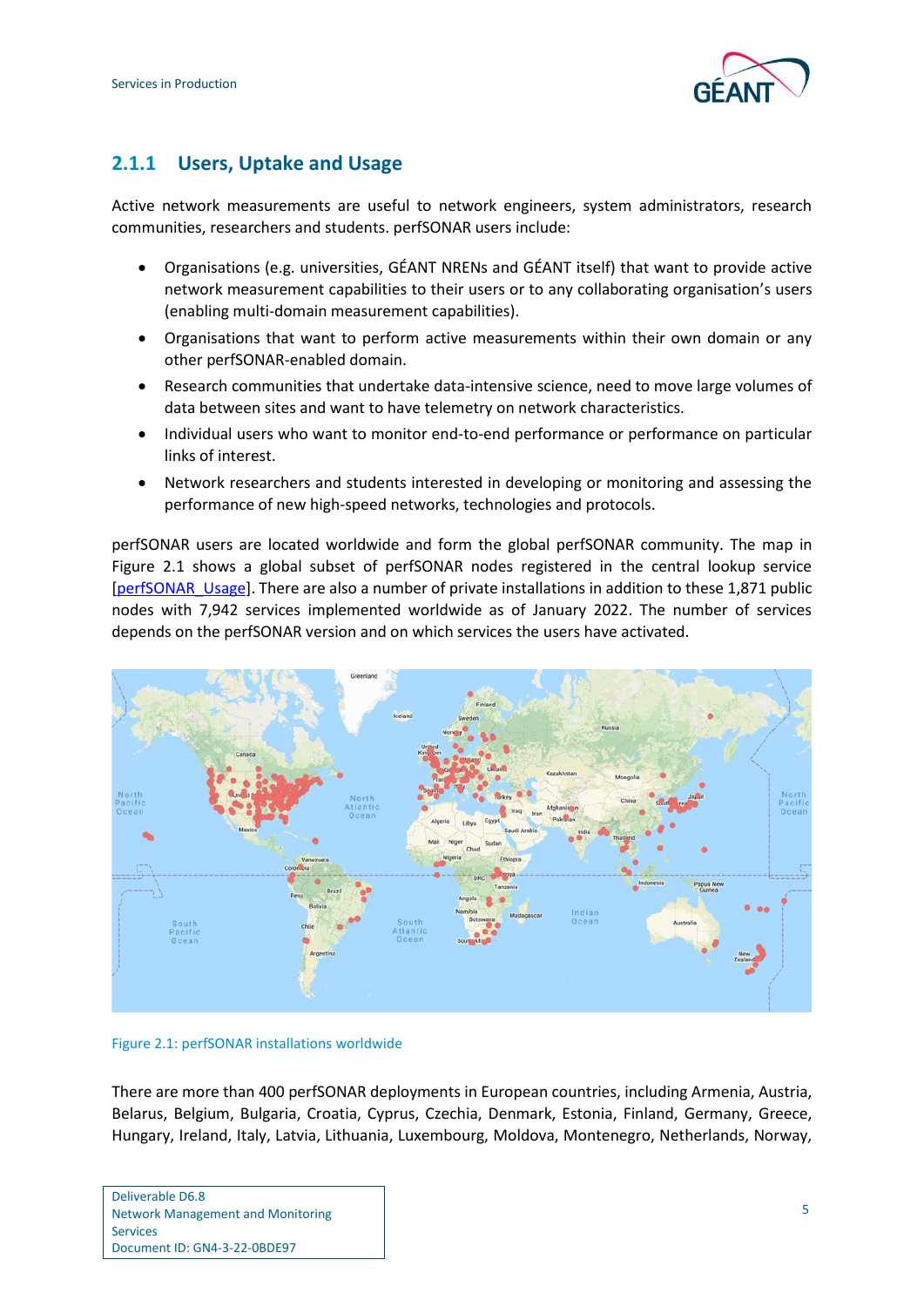

Poland, Portugal, Romania, Serbia, Slovakia, Slovenia, Sweden, Switzerland, the United Kingdom and Ukraine.

### <span id="page-8-0"></span>**2.1.2 Key Performance Indicators**

The key performance indicator (KPI) for perfSONAR measures the number of major perfSONAR releases per year[. Table 2.1](#page-8-2) shows the current KPI value.

| <b>KPI</b>                                 | Target | <b>Baseline</b> | <b>Measured</b> |
|--------------------------------------------|--------|-----------------|-----------------|
| Number of major perfSONAR releases in 2021 |        |                 |                 |

<span id="page-8-2"></span>Table 2.1: perfSONAR KPI measured for the period 01 January 2021 − 31 December 2021

The last major perfSONAR release, 4.4, was issued in July 2021. Recently, two minor releases were issued: perfSONAR 4.4.1 in August 2021 and 4.4.2 in January 2022. Version 4.3 was released in 2020 and 4.2 in 2019.

### <span id="page-8-1"></span>**2.1.3 Activities**

The work of the global perfSONAR team is currently focused on preparing the next major release of perfSONAR (version 5.0), which will bring a complete overhaul of the data storage backend. The GÉANT project team contributes to building, testing and fixing all Debian/Ubuntu packages, improving the user interface (UI), introducing a new graphical UI (GUI) for pScheduler, and testing and debugging perfSONAR 5.0. The team is also responsible for upgrading the whole Debian build and distribution infrastructure to the latest Debian and Ubuntu standards. perfSONAR minor release versions 4.4.1 and 4.4.2 focused on minor updates and bug fixes.

The GÉANT team also provides user support via the regular channels. Queries are mostly related to upgrades of existing installations and feedback about usage of new perfSONAR releases or, in the case of new users, regarding the perfSONAR installation and setup.

The GÉANT team also co-chairs training and documentation activities. Within the global project it coordinates and performs tasks relating to providing users with proper documentation and training resources, including maintaining the perfSONAR web pages and YouTube channel.

In the research and development area, work is being done by the team to look at perfSONAR usage or integration in projects such as the low latency monitoring system TimeMap, developed by WP6 T1, and WiFiMon.

The perfSONAR software suite has recently been presented as a part of the WP6 work at the following events:

- UK Network Operators' Forum meeting, 19 November 2021, remote, UK [\[UKNOF\\_48\]](#page-26-7).
- PL-5G project consortium meeting, 30 November 2021, remote, Poland.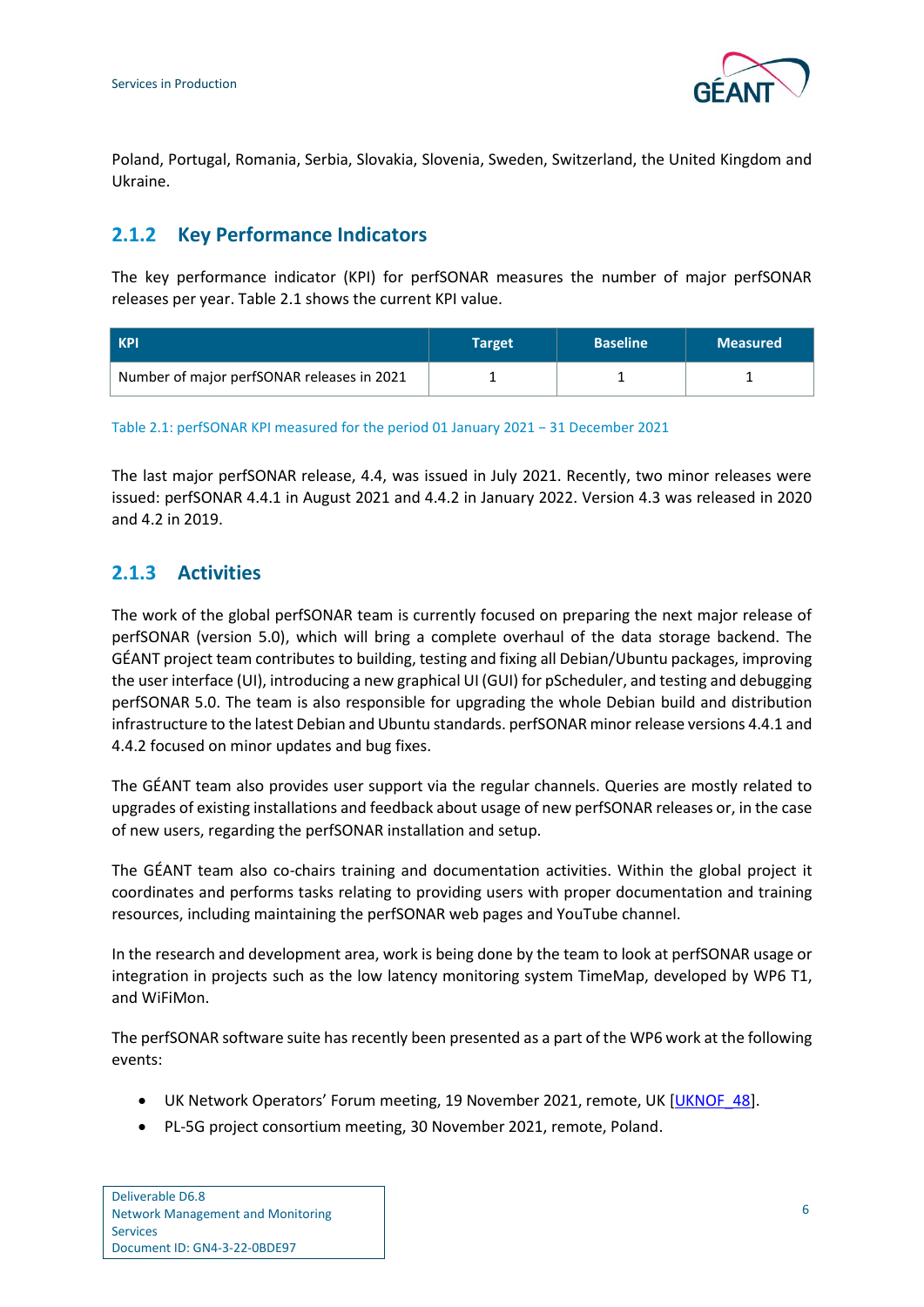

perfSONAR was also featured in Issue 38 of *CONNECT* [\[CONNECT\\_38\]](#page-25-3), with a two-page article titled "perfSONAR, the ever evolving performance toolkit".

## <span id="page-9-0"></span>**2.2 perfSONAR Consultancy and Expertise**

perfSONAR Consultancy and Expertise aims to provide support and disseminate knowledge about perfSONAR usage for the GÉANT community. It offers four different activity types:

- Helping to ensure that designed measurement architectures and infrastructures based on perfSONAR fit the performance monitoring and measurement needs of the requesting party.
- Providing specific training and running workshops on perfSONAR deployment, usage and best practices.
- Providing extra support to assist GÉANT and NRENs with deploying and operating perfSONAR, as requested.
- Maintaining and operating a set of perfSONAR services useful to the global perfSONAR community and GÉANT-area perfSONAR users in particular.

Contact details for perfSONAR Consultancy and Expertise are available on the GÉANT wiki [\[perfSONARC&E\\_Wiki\]](#page-26-8) and the team can be directly reached through [perfsonar@lists.geant.org.](mailto:perfsonar@lists.geant.org)

### <span id="page-9-1"></span>**2.2.1 Users, Uptake and Usage**

Target users of this service are teams and individuals from the GÉANT community. Since active network measurements and network performance monitoring require specific and advanced knowledge, users are mostly from Network Operating Centres (NOCs) or the NRENs' constituencies or cross-domain projects in which they might participate. However, the service's availability is not limited to a specific user group.

#### <span id="page-9-2"></span>**2.2.2 Key Performance Indicators**

The key performance indicator for perfSONAR Consultancy and Expertise is the number of requests for consultancy that the team fulfils during the reporting period.

| <b>KPI</b>                                   | Target | <b>Baseline</b> | <b>Measured</b> |
|----------------------------------------------|--------|-----------------|-----------------|
| Number of requests for consultancy fulfilled |        |                 |                 |

<span id="page-9-4"></span>Table 2.2: perfSONAR Consultancy and Expertise KPI measured for the period 01 January 2021 − 31 December 2021

### <span id="page-9-3"></span>**2.2.3 Activities**

The perfSONAR Consultancy and Expertise service is currently providing support to:

Deliverable D6.8 Network Management and Monitoring Services Document ID: GN4-3-22-0BDE97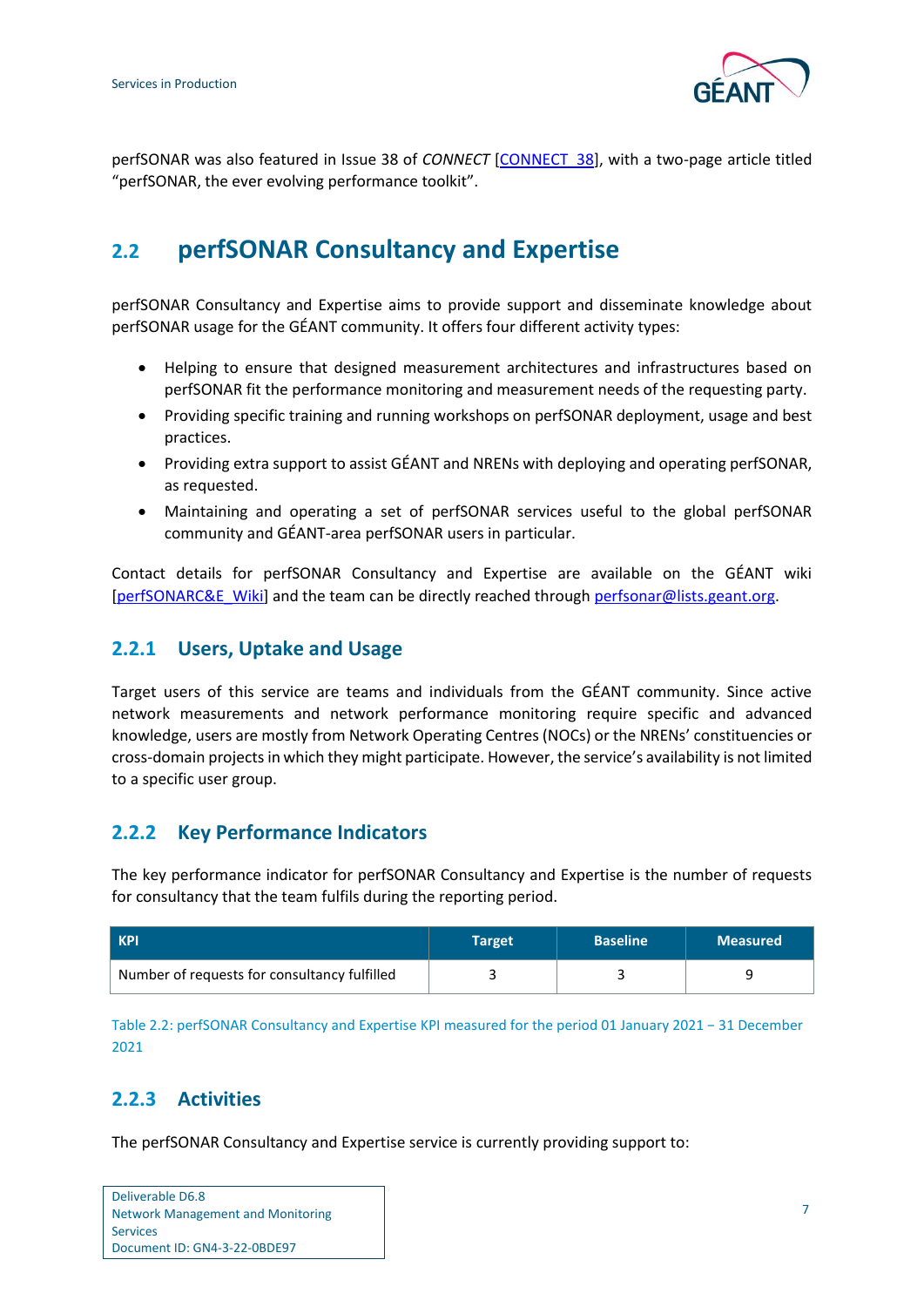

- GÉANT, Jisc, SURF and the WLCG project to run 100 Gbps measurements on international and transatlantic links.
- The WiFiMon project to integrate perfSONAR and activate reliable measurements on WifiMon deployments.

As part of the service activities, the following consultancies have been closed during 2021:

- Jisc to discuss the perfSONAR trace visualisation options including the dedicated MaDDash grid.
- Uninett/Sikt to design a latency measurement architecture based on perfSONAR.
- HEAnet to troubleshoot and upgrade their main perfSONAR machine.
- ARNES, ASNET and RENATER to update their internal perfSONAR deployments.
- The LoLa low latency audio-visual streaming project to help measure latency and jitter between LoLa project sites.

The Consultancy and Expertise service has recently been presented as a part of the WP6 work at the following events:

- 23rd Service and Technology Forum, 6 July 2021, Online [\[STF\\_23\]](#page-26-9).
- 24th Service and Technology Forum, 26 October 2021, Online [\[STF\\_24\]](#page-26-10).

The team has also prepared and run the 2nd European perfSONAR User Workshop [\[perfSONAR\\_2UW\]](#page-26-11), which brought together the perfSONAR user and developer communities to explore use cases for the toolkit, share best practices, and discuss future features and the perfSONAR development roadmap. The workshop was held online on 14–15 April 2021. Planning is underway at the time of writing to hold the 3rd European perfSONAR User Workshop in the spring or summer of 2022.

### <span id="page-10-0"></span>**2.3 NMaaS**

Network Management as a Service (NMaaS) provides a solution for on-demand deployment of Network Management Systems (NMSs) composed of various network monitoring and management tools on a highly available cloud-based platform. Using a web-based NMaaS portal, users are able to create secure and isolated containerised environments with a selection of installed tools tailored to their needs. In this way, they can focus solely on the management of the infrastructures they are responsible for, instead of taking care of the NMS platform itself.

Establishing an NMS requires complex, reliable and usually costly infrastructure, with skilled and knowledgeable experts who need to maintain the underlying platform and associated tools. With NMaaS, users do not have to find the resource and bear the costs and risks associated with setting up and maintaining the network management infrastructure; instead they can just focus on using the provided tools.

The NMaaS service includes three aspects:

• Providing, managing and maintaining the infrastructure of the portal, platform and selected tools.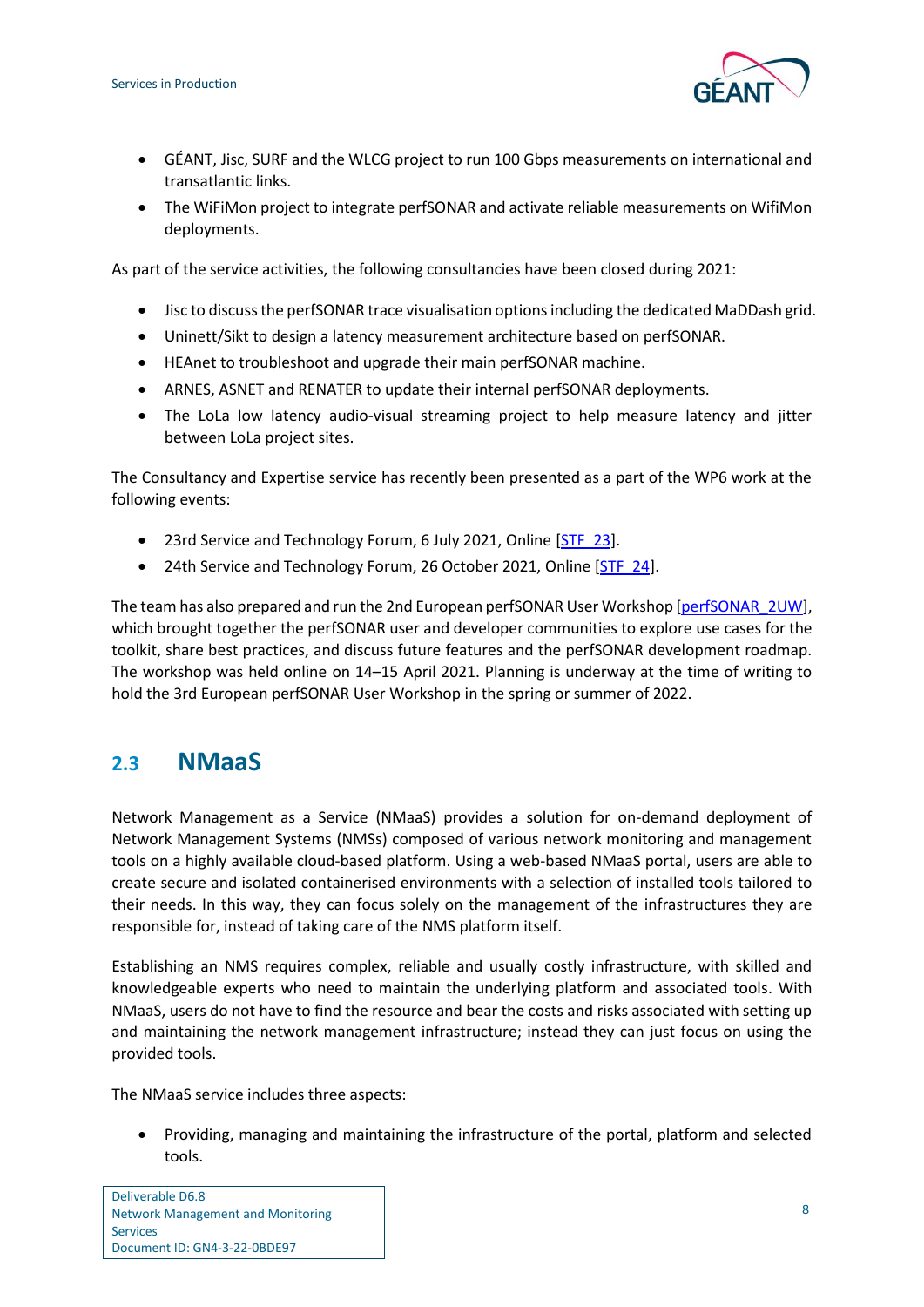

- Supporting users who want to monitor and manage their infrastructure using the NMaaS platform and selected tools.
- Supporting users in contributing and adding their applications to the NMaaS platform portal. The NMaaS team ultimately decides which tools will be offered via the platform and supports contributors in providing their software via the platform.

The GÉANT project offers NMaaS in two forms:

- Developing and maintaining the NMaaS software for organisations (usually NRENs) that wish to install an NMaaS instance on their own network for their users, and providing support for those organisations.
- Providing a central NMaaS installation available at [\[NMaaS\]](#page-25-4), managed and operated by the WP6 Task 3 NMaaS team.

NMaaS has been a production service in the GÉANT project service portfolio since December 2018.

### <span id="page-11-0"></span>**2.3.1 Users, Uptake and Usage**

NMaaS is offered primarily to the GÉANT community with the intention to support small and emerging NRENs, small organisations, distributed research projects and GÉANT project teams that:

- Do not want or do not have the capacity to operate a full NMS infrastructure themselves.
- Plan to outsource network management activities.
- Look for quality network management software.
- Want to share their software with the community.

There are two instances of NMaaS: a sandbox instance provided by the GÉANT organisation, and the central hosting instance provided by PSNC. In addition, two proof of concept installations were deployed by RENATER (who have recently upgraded their cluster) and Sikt.

In cases where an NREN or project foresees that it will need to serve multiple customers on its own or run multiple monitoring applications, and have full control over their instance, the preferred approach is a dedicated instance of NMaaS deployed on that NREN's premises.

During the course of the project, the NMaaS team has been actively disseminating information about the service and encouraging potential users to set up their monitoring solutions using NMaaS. These activities were performed through a number of presentations and demonstrations during infoshares and conferences hosted by both the GÉANT project and particular NRENs. Additional meetings were conducted with interested institutions to provide detailed information on NMaaS and use cases it addresses.

At the time of writing this report, the central NMaaS hosting instance is used by:

- GÉANT and NRENs: CyNet, HEAnet, ARNES, RENATER, SURF, GARR and PIONIER (PSNC).
- NREN end institutions from Slovenia, Spain, Germany, Serbia, Italy and Ireland.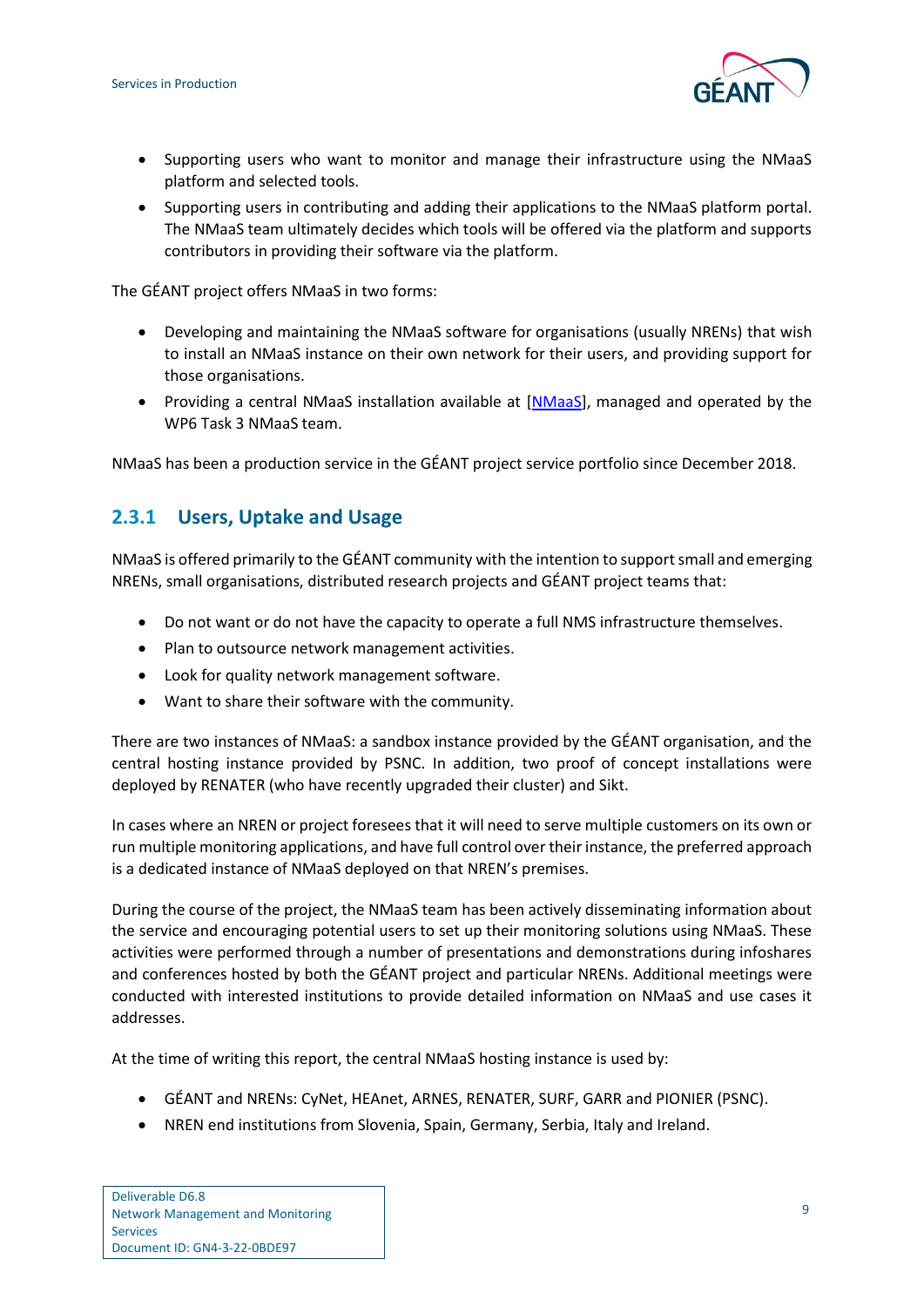

• NREN representatives in GÉANT project teams: RARE (WP6 T1), PMP (WP6 T3), perfSONAR development (WP6 T3) and WiFiMon (WP6 T3).

In addition, a standalone NMaaS instance was deployed by a team from Northwestern University (USA).

### <span id="page-12-0"></span>**2.3.2 Key Performance Indicators**

The NMaaS software stack has been continuously enhanced in order to address recognised improvement opportunities and feature requests originating from the NMaaS users. New developments eased the installation process and operation of the software to improve user experience.

New tools were integrated with NMaaS as the project progressed to enhance the offer for the existing and new users. This effort was and is considered a crucial factor to achieve greater service adoption. The tools were selected based on direct user feedback and popularity among NRENs.

The availability of the NMaaS platform has been monitored and measured by an external service UptimeRobot [\[UptimeRobot\]](#page-26-12). Two events had the most impact on the NMaaS availability statistics during the reported period. In February 2021 one of the main network switches providing Internet connectivity to the NMaaS production cluster failed due to an unexpected power outage and had to be replaced. The NMaaS service was also affected by a PSNC-wide connectivity issue in July 2021.

| <b>KPI</b>                                                                                     | <b>Target</b> | <b>Baseline</b><br>$(01-01-2021)$ | <b>Measured</b><br>$(31-12-2021)$ |
|------------------------------------------------------------------------------------------------|---------------|-----------------------------------|-----------------------------------|
| Number of releases in production per year $1$                                                  |               |                                   |                                   |
| Number of tools added to the portfolio per<br>year in response to customer demand <sup>2</sup> |               | 14                                |                                   |
| NMaaS platform availability                                                                    | 99%           | 99.31%                            | 99.86%                            |
| NMaaS service uptake per year (deployed on<br><b>GÉANT</b> or NREN instances)                  |               | $13^{3}$                          | 6                                 |

#### <span id="page-12-1"></span>Table 2.3: NMaaS KPIs measured for the period 01 January 2021 − 31 December 2021

<span id="page-12-2"></span>Notes:

- 1. NMaaS had four major releases within the GN4-3 project by the end of 2020 (considered as the baseline) and one major release in January 2021.
- <span id="page-12-3"></span>2. NMaaS had fourteen tools added to the portfolio within the GN4-3 project by the end of 2020 (considered as the baseline) and an additional five tools added in 2021.
- <span id="page-12-4"></span>3. Number comprises user domains created on NMaaS central service by GÉANT, NRENs, institutions and GN4-3 project teams by the end of 2020.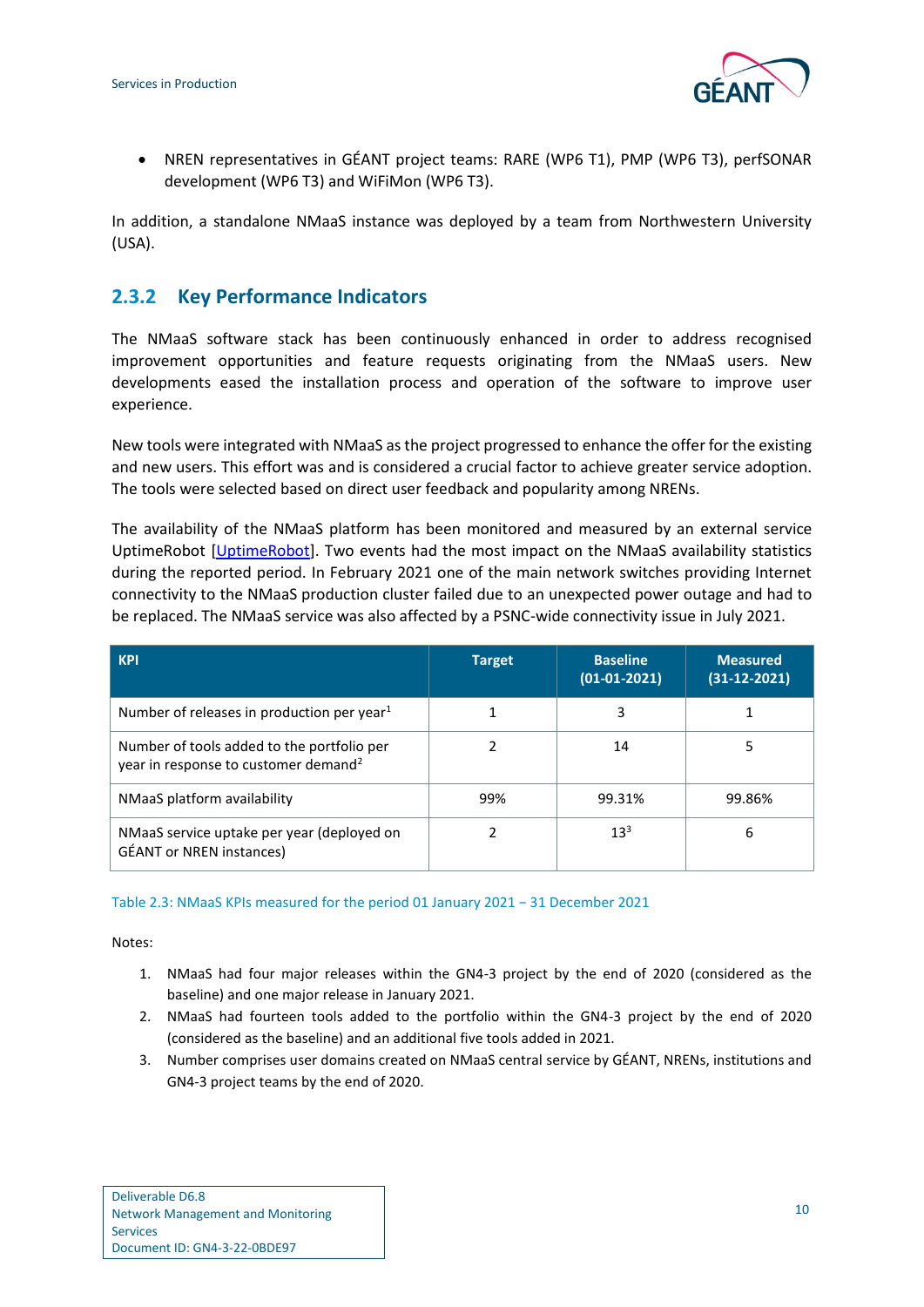

### <span id="page-13-0"></span>**2.3.3 Activities**

The activities carried out by the NMaaS team since the beginning of the project were focused on three major areas:

- Maintenance and further enhancement of the NMaaS central instance infrastructure.
- Supporting current service users and proactive engagement of new users.
- Further development of the NMaaS software components and addition of new tools to the NMaaS catalogue.

During the first months of the project the team deployed a new NMaaS production service on a baremetal hardware infrastructure in PSNC (available at [\[NMaaS\]](#page-25-4)), which provides the NMaaS team with direct and full control over the underlying infrastructure hosting the service. PSNC has delivered a sufficient number of servers and storage space to meet the current and foreseen future demand from the NMaaS users. The instance in GÉANT thus became a sandbox NMaaS instance and is available at [\[NMaaS\\_Sandbox\]](#page-25-5).

In order to secure the monitoring data transfer between the tools running on the NMaaS central infrastructure and the equipment located in user premises, two VPN solutions are supported by the platform. First, support for OpenVPN [\[OpenVPN\]](#page-25-6) software-based VPNs was added, and later WireGuard [\[WireGuard\]](#page-26-13) was integrated, as it uses novel cryptographic algorithms and provides better performance (in terms of throughput). Both solutions will continue to be supported to allow users to choose the one most suitable in their context.

Software development activities were focused on further improvements of the user tools installation and configuration processes. A production-ready version of the NMaaS Helm chart was published and a comprehensive NMaaS Installation Guide prepared, to allow users to easily deploy instances of NMaaS on top of their own existing Kubernetes-based infrastructures [\[NMaaS\\_IG\]](#page-25-7). Support was added for a GitOps-based application configuration model so that users can update the configuration of their running application instances through applying changes in configuration files stored in dedicated Git repositories. A number of implementation enhancements were applied to allow for extending the NMaaS catalogue with new tools. In order to ease further software maintenance and ensure IPR compliance, automatic WhiteSource scanning was performed in collaboration with the Operations Support Work Package (WP9) software audit team.

Throughout the project, NMaaS has been actively promoted and demonstrated at various events organised by the project (e.g. the GÉANT Symposium in 2020 ([\[GNSym\\_2020\]](#page-25-8), [\[NMaaS\\_GNSym2020\]](#page-25-9)), TNC21 [\[TNC21\]](#page-26-14), the Workshops on Network Management and Monitoring in 2019 and 2021 ([\[Workshop\\_NMM\]](#page-26-15), [\[NMaaS\\_WorkshopNMM\]](#page-25-10); [\[Workshop\\_NMMT\]](#page-26-16)), STF in 2019 and 2020 ([\[STF\\_18\]](#page-26-17), [\[NMaaS\\_STF18\]](#page-25-11); [\[STF\\_21\]](#page-26-18), [\[NMaaS\\_STF21\]](#page-25-12)), NREN conferences (e.g. ACOnet Workshop in 2020, Jisc Networkshop in 2021 [\[Jisc\\_Networkshop49\]](#page-25-13) and the GARR Workshop in 2021 [\[GARR\\_Workshop\]](#page-25-14)) and infoshares, including the one dedicated to NMaaS organised in November 2020 [\[Infoshare\\_NMaaS\]](#page-25-15).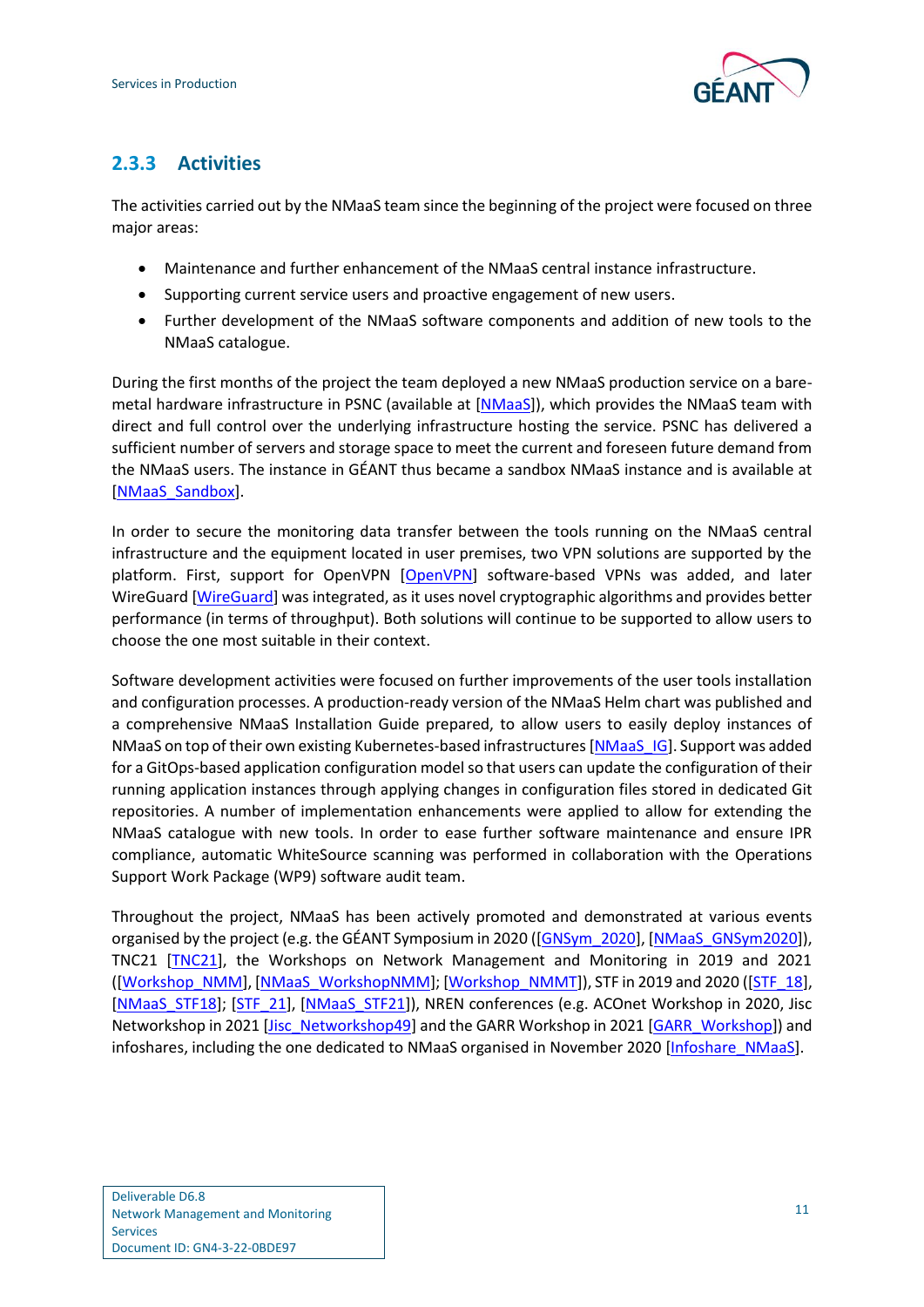

### <span id="page-14-0"></span>**2.4 PMP**

The Performance Measurement Platform (PMP) is set up as an open, trusted monitoring and measurement information infrastructure, provided to network engineers, NOC operators, research communities, network researchers and NREN participants to monitor, explore, practise and learn how network performance monitoring can contribute to better and more efficient usage and understanding of the existing multi-domain network infrastructure. It supports GÉANT's strategy in maintaining GÉANT's position as a provider of infrastructure services, organising the whole ecosystem of service delivery from NRENs to other NRENs, as well as in supporting collaborative efforts to innovate the service portfolio and create advanced services.

The Performance Measurement Platform includes 50 distributed measurement points with preinstalled perfSONAR. It thus extends the perfSONAR footprint in Europe and beyond (for example, to Ghana, Nigeria and Senegal) and enables, from an NREN's perspective, better visibility of the performance of the established GÉANT network infrastructure. PMP is also changing the perspective of how perfSONAR measurement points are designed and deployed – from standalone servers to cheaper, readily available and readily configurable small boxes.

The small nodes perform regular measurements towards a few perfSONAR Measurement Points (MPs) located in the core of the GÉANT network and operated by the GÉANT Network Operations Centre. In late 2021, these tests were extended to include several MPs worldwide that correspond to intercontinental GÉANT network connectivity, e.g. via BELLA to South America and TEIN to Asia.

The central components that manage the platform elements and gather, store and represent the performance data are operated and maintained by WP6 Task 3. The project team has also implemented automation (using Ansible) to address maintenance routines and replace sequences of manual tasks. PMP small-node users can modify the predefined setup by configuring additional measurements to their needs, and in so doing become more familiar with the platform.

### <span id="page-14-1"></span>**2.4.1 Users, Uptake and Usage**

PMP has three user groups:

- NRENs (or associated organisations and universities within an NREN) that are hosting a node and thus participate in a PMP mesh, setting up measurements of interest and using the PMP measurement results for their own benefit.
- End-user institutions or communities that are not hosting a node but use the measurement results that are publicly available via the PMP dashboard.
- Individuals or organisations that are implementing the PMP model and the software to install their own public or private measurement mesh.

Nodes provided by the project are distributed primarily to NRENs, but also to end-user organisations willing to host the node and to institutions partnering with the GN4-3 project. Some of the nodes are used for research and development as well as for testing purposes by the PMP service team. Independently of their hosting organisation, all nodes are managed by the PMP team in WP6 Task 3.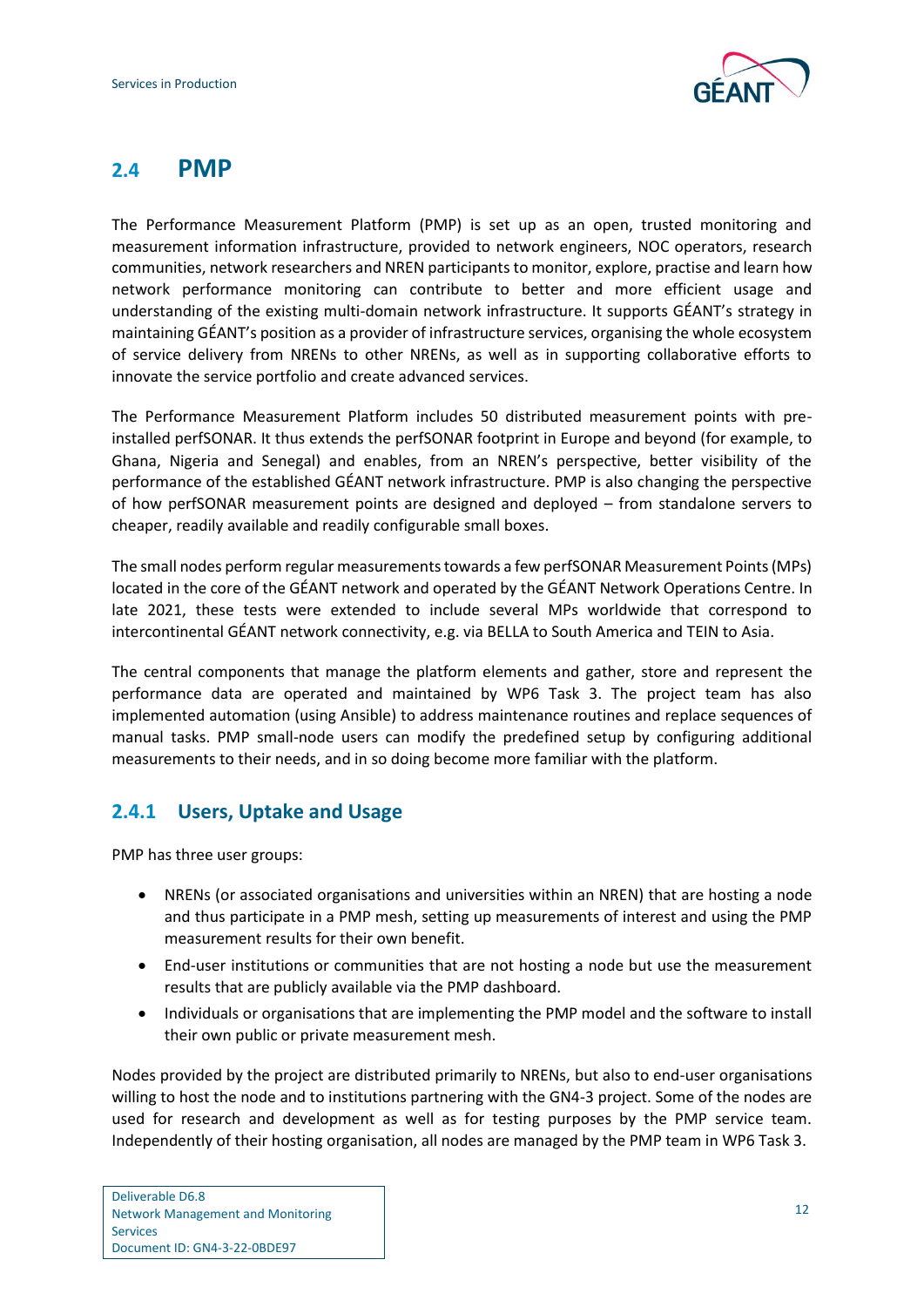

The third group procures and manages their nodes themselves. This also includes organisations that have started with a single PMP node provided by the project and then extended the footprint of perfSONAR nodes in their domains based on this initial deployment. Example countries are Belarus (deployment for the EaPConnect project), Poland and the UK. Some have also established PMP presence in a virtual environment (NORDUnet).

### <span id="page-15-0"></span>**2.4.2 Key Performance Indicators**

Critical success factors that can be used to measure the success of the PMP infrastructure are:

- Availability of the central infrastructure.
- The number of GÉANT project partner countries that host a small node in their network.
- User satisfaction.

Availability of the central infrastructure is measured based on the availability of the MaDDash (graphical user interface) and measurement archives. Availability measurements were only implemented at the beginning of the project, therefore existing baseline figures are not available. The measured availability between 1 January 2021 and 31 December 2021 was 100%, while the target availability is 99%.

Having as many GÉANT NRENs taking part in this project as possible is an important goal, therefore distributing the PMP nodes to GN4-3 project partners (NRENs) is the priority. However, it can be expected that due to limited resources some NRENs will currently not be interested in taking part. Also, for some countries more than one node is distributed. Additional nodes go to organisations particularly interested in hosting perfSONAR and using the infrastructure provided by GÉANT and the NRENs. Therefore, the total number of nodes distributed will be higher than the number of GN4-3 project partner countries (38). At the time of writing, a total of 50 nodes have been distributed amongst the PMP service participants, 45 of which went directly to GN4-3 project partners (NRENs). Five nodes are hosted amongst other interested organisations, institutions (GARNET/Ghana, NgREN/Nigeria, snRER/Senegal) or used as testing instances by the PMP service team (2 nodes). The KPI focuses on the geographical service coverage and counts just the number of countries seen as GN4-3 project partners. The target participation by the end of the project is 80% of the NREN project partner countries and it has already been reached (89%). The target value is not 100% as it can be expected that not all countries are willing or able to host a node.

User satisfaction is measured via a survey that is performed once a year among the participating organisations. Target satisfaction is at least 85% of users who rate their experience with the PMP service as good. Measuring how users describe the service allows the team to assess whether it meets the users' needs and provides high customer satisfaction. The user satisfaction survey for the year 2020 was issued at the beginning of 2021 and the survey for 2021 is planned later in 2022, after this document is published.

| KPI                                        | Target | <b>Baseline</b>  | <b>Measured</b> |
|--------------------------------------------|--------|------------------|-----------------|
| Availability of the central infrastructure | 99%    | N/A <sup>1</sup> | 100%            |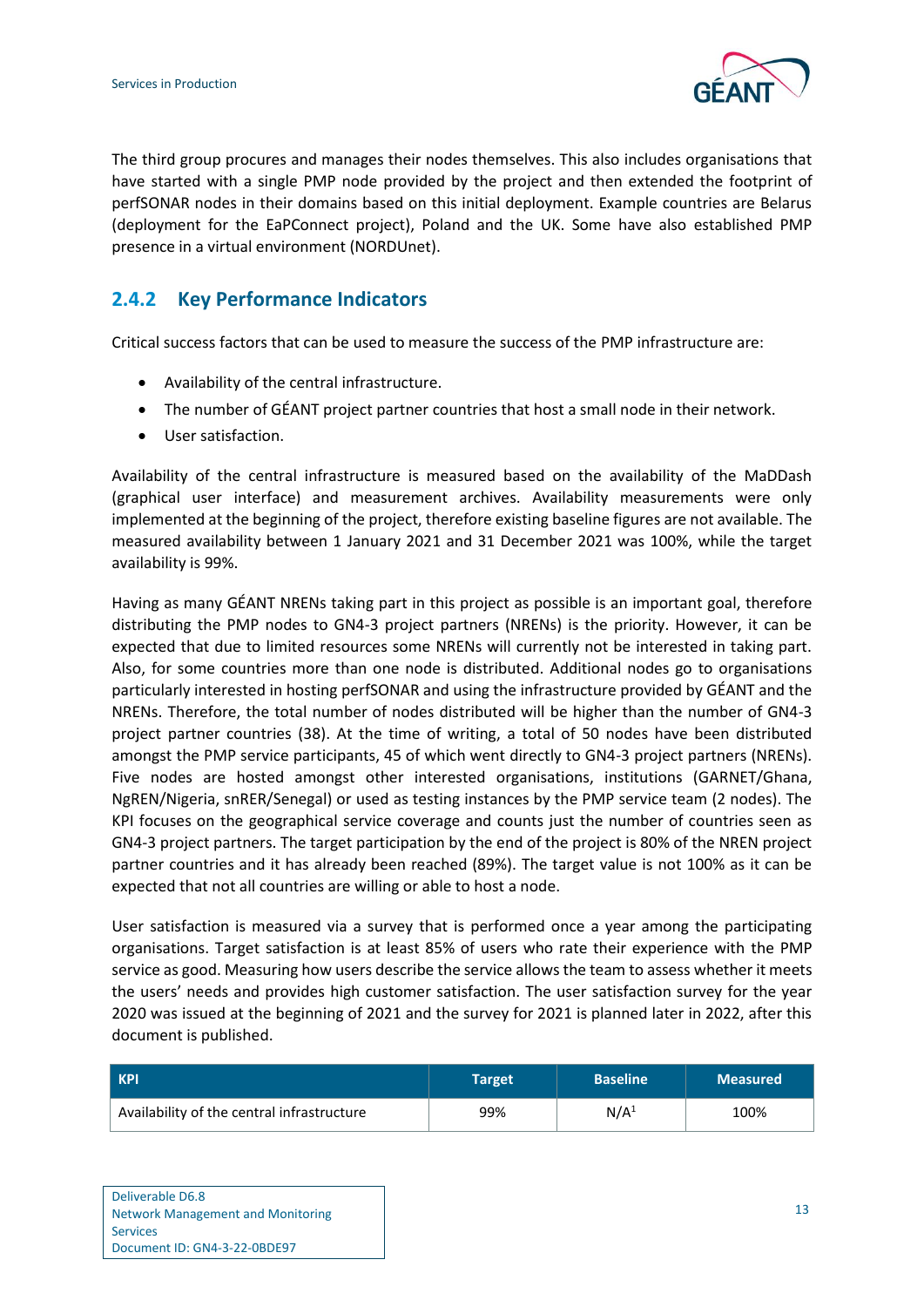

| <b>KPI</b>                                       | <b>Target</b> | <b>Baseline</b> | <b>Measured</b> |
|--------------------------------------------------|---------------|-----------------|-----------------|
| The number of GÉANT project partner<br>countries | 80%           | 48%             | 89%             |
| Overall user satisfaction                        | 85%           | N/A             | 92%             |

#### <span id="page-16-1"></span>Table 2.4: PMP KPIs measured for the period 01 January 2021 − 31 December 2021

Notes:

1. The central infrastructure for the previous measurement mesh was provided using different platforms.

#### <span id="page-16-0"></span>**2.4.3 Activities**

From the beginning of the project, the team has worked on the distribution of additional small nodes. Prior to COVID, this was usually organised in person during GÉANT-related meetings and conferences, together with dissemination activities. This distribution continued up to the beginning of 2020, when multiple new NRENs received their pre-configured nodes and connected them to the measurement mesh. Some of the institutions (FCCN, KIFÜ, PSNC) are also hosting a new PMP probe type based on the Raspberry Pi 4 device.

The team successfully transitioned all the existing small nodes to the new Performance Measurement Platform. This involved upgrading the PMP node to a new operating system, installing the latest version of perfSONAR and migrating (configuration update) to the new central infrastructure. Parts of the activities (upgrade of the operating system, installation of perfSONAR and restoring its configuration from backup) were done by the organisation hosting the probe. In addition, during further service operation, the team supervised several additional upgrades to the latest perfSONAR version – currently pS 4.4.2 running on CentOS7. The WP6 PMP team provided support to the hosting organisation during this process. In 2021 the PMP team also cooperated with the GÉANT IT team to reconfigure and align the PMP mesh configuration with the changing topology of GÉANT's perfSONAR nodes in the GÉANT network.

In 2021, the PMP mesh continued collecting the results of the new types of tests established in 2020. These were HTTP request type and DNS query time to measure application-specific parameters. Also, new intercontinental tests were added to the mesh to better reflect international traffic paths. These included tests towards North and South America, Asia and Japan.

The PMP service has a large database of recorded measurements. Since 2021, one part of the work within the PMP subtask has been research on the analysis of this historical data collected by the PMP service for more advanced data analytics and network trend predictions. The Esmond measurement database has a web API that enables these monitoring results to be accessed. Individual values and histograms of latency and jitter measurements are being normalised and analysed to establish a baseline and basis for future analysis and potential applications and conclusions that can be inferred from this large and rich dataset. The first results have been obtained and presented [\[PMP\\_DA\]](#page-26-19), and this work will continue in Year 4 of the project.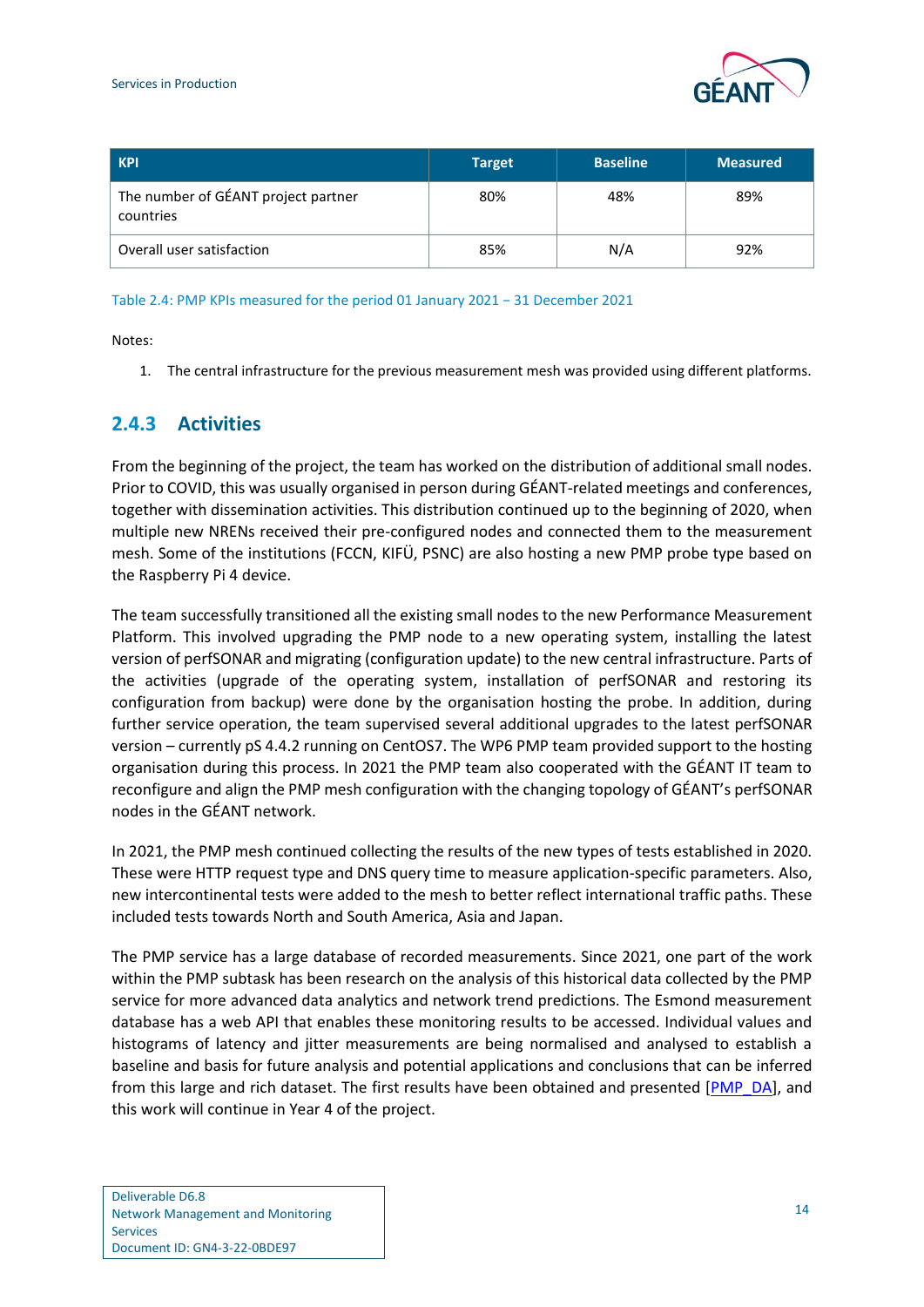

In 2021 the team maintained the availability of the platform by establishing a process of exchanging faulty nodes with new or repaired ones. After years of successful operation, some of the nodes experienced disk or battery faults and required repairing. Because of COVID-19 restrictions and the suspension of the usual in-person events, this process was more challenging and was organised mainly by post with the cooperation of the involved NRENs.

The WP6 Task 3 team constantly monitors the usage, availability and performance of the central infrastructure and nodes through a dedicated Grafana-based monitoring solution. This allowed the team to spot a few issues related to the pScheduler implementation and report them to the perfSONAR development team. During 2021 the central instance of Grafana monitoring was migrated to the latest version (v8).

The Performance Measurement Platform was presented as a part of the WP6 work at the following events:

- Workshop on Network Management and Monitoring Tools, 24 March 2021 [\[Workshop\\_NMMT\]](#page-26-16).
- 2nd European perfSONAR User Workshop, 14-15 April 2021 [\[perfSONAR\\_2UW\]](#page-26-11).

The Platform was also included in Issue 38 of GÉANT's *CONNECT* magazine, in an article titled "perfSONAR, the ever evolving performance toolkit" [\[CONNECT\\_38\]](#page-25-3).

### <span id="page-17-0"></span>**2.5 WiFiMon**

WiFiMon is a monitoring and performance verification system for WiFi networks. It is capable of detecting performance issues, visualising the achievable throughput of a wireless network for each user, and providing technical information about a WiFi network, e.g., signal strength, link quality, bit rate, etc. WiFiMon leverages well-known performance verification tools (e.g. Akamai Boomerang and Speedtest) and in addition uses data from the WiFi physical layer in order to gather a comprehensive set of WiFi network performance metrics. WiFiMon has been a production GÉANT service since 2 July 2020.

#### <span id="page-17-1"></span>**2.5.1 Users, Uptake and Usage**

WiFiMon users can be NRENs, universities, research organisations, individual users, network providers with IEEE802.1x-enabled wireless networks, and/or commercial companies (such as ISPs).

WiFiMon can be used in two different ways:

- 1. Users download and install all WiFiMon components on-premise. This way, all the measurement data that can contain some personally identifiable information (e.g. IP addresses, MAC addresses) does not leave the user's infrastructure.
- 2. The most complex WiFiMon component, the WiFiMon Analysis Server (WAS), can also be provided on the NMaaS infrastructure, with the rest of the system still installed on-premise.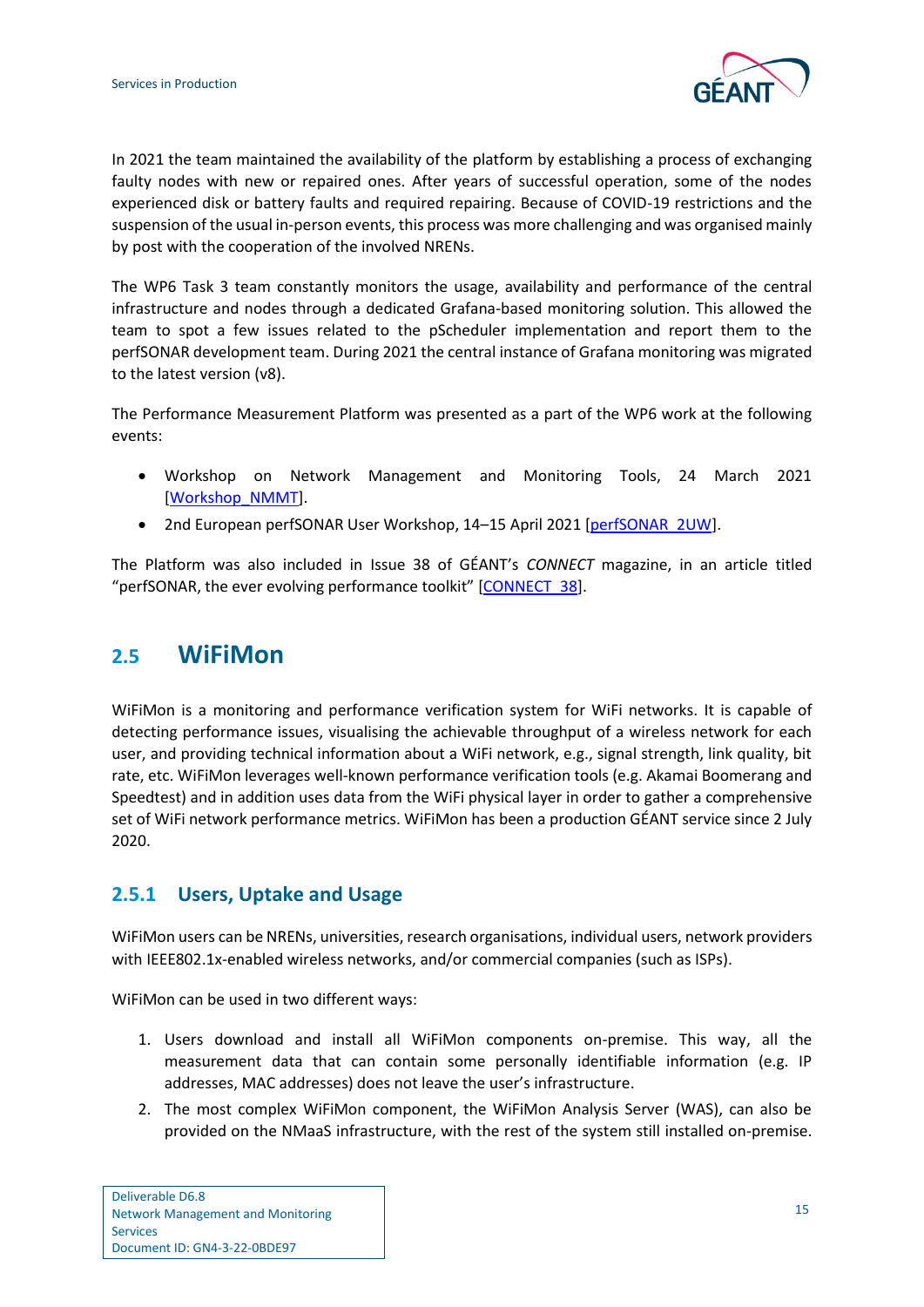

This mode is suitable for those users who want to quickly test WiFiMon capabilities before investing more time, effort and resources in a full on-premise installation.

WiFiMon can be adopted by NRENs for their own infrastructure, or potentially used where they offer Campus Network Management as a Service (CNaaS) services. It is more likely, though, that an NREN's organisations – universities, colleges or schools – will deploy it, as they directly manage the campuses where the monitoring can be beneficial. Another use case where WiFiMon can be very beneficial is where a wireless network consists of equipment from multiple different vendors, where the usual wireless monitoring solutions (such as those integrated with commercial wireless controllers) might not support all equipment types. WiFiMon measures network quality and performance regardless of the equipment vendor types or numbers. As such it can also be used at conference or meeting venues, or other ad hoc, temporary WiFi deployments where full control of the infrastructure might not be available.

Despite COVID-19, which had a very negative impact on WiFiMon usage due to most campuses being closed for long periods during 2020 and 2021, 8 organisations implemented WiFiMon as reported in [Table 2.5](#page-18-1) below.

| <b>Service Adoption 2021</b> |                                                                                                                                                      |
|------------------------------|------------------------------------------------------------------------------------------------------------------------------------------------------|
| <b>NREN</b> use              | During 2021 WiFiMon started to gain its first users from the community of<br>European NRENs, but also from some abroad (e.g. RENU from Uganda).      |
| Estimated number of users    | The estimated current number of users is 8. It includes users from GRNET,<br>RASH, GRENA, AMRES, RENU (Uganda), NORDUnet, HEAnet and<br>EENet/Harno. |

<span id="page-18-1"></span>Table 2.5: WiFiMon service adoption for the period 01 January 2021 – 31 December 2021

#### <span id="page-18-0"></span>**2.5.2 Key Performance Indicators**

The following KPIs are defined for WiFiMon:

- Number of software releases per year, with a target of at least 1 release per year.
- Number of dissemination activities / assisted organisations, with a target of at least 5 activities per year.
- Number of installations. The initial version of the WiFiMon software did not have the capability to measure this KPI. With the help of WP9, the measurement model for this KPI has been defined; this version-checking feature was added as a new software feature, and has been included since version 1.3.0 (published 1 April 2021).

| <b>KPI</b>                                                   | <b>Baseline 01/01/19</b><br>(start of GN4-3) | Target 31/12/22<br>(end of GN4-3) | Achieved Result<br>(end of 2021) |
|--------------------------------------------------------------|----------------------------------------------|-----------------------------------|----------------------------------|
| Number of software releases per year                         | N/A                                          |                                   |                                  |
| Number of dissemination activities/assisted<br>organisations | N/A                                          | 15                                | 16                               |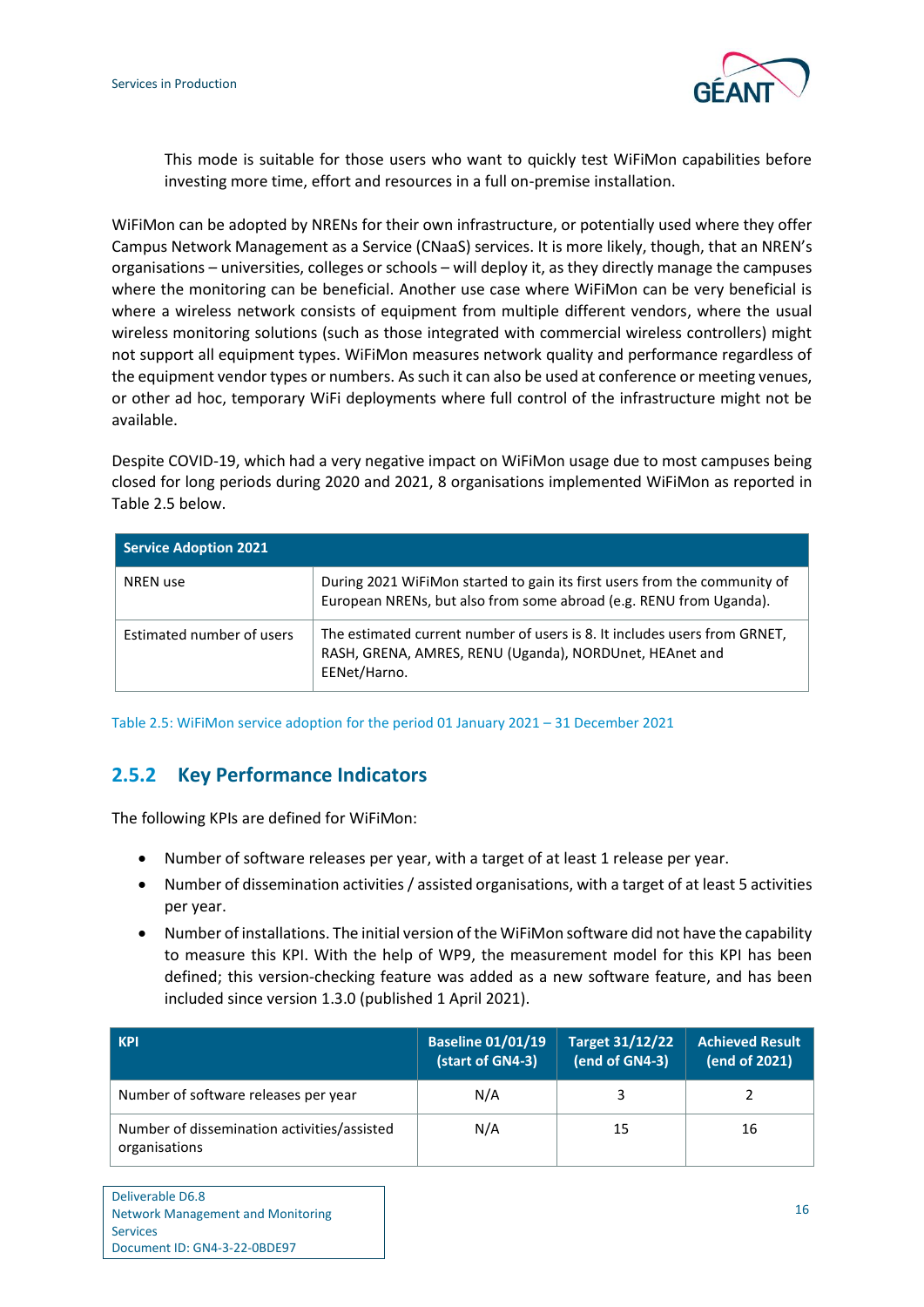

| <b>KPI</b>              | <b>Baseline 01/01/19</b> | <b>Target 31/12/22</b> | <b>Achieved Result</b> |
|-------------------------|--------------------------|------------------------|------------------------|
|                         | (start of GN4-3)         | (end of GN4-3)         | (end of 2021)          |
| Number of installations | N/A                      |                        |                        |

<span id="page-19-1"></span>Table 2.6: WiFiMon KPI targets and results for the period 01 January 2021 – 31 December 2021

#### <span id="page-19-0"></span>**2.5.3 Activities**

WiFiMon became a production service on 2 July 2020. Service operation processes such as user support, request fulfilment, access management, application and technical management were established and fully operational. Throughout the reporting period, the team continued to work on service improvements and released two major versions (1.3 and 1.4). New features included the automation of installation procedures, adding new measurements (mainly data about the WiFi and neighbouring WiFi network parameters required by the eduroam team), code changes following the code review carried out by WP9, exporting WiFi monitoring data in the eduroam-defined JSON format, importing and analysing RADIUS logs for the measurement result correlation, and a version-checking feature that allows the number of active WiFiMon instances to be counted. The WiFiMon team supported RENU, RASH, GRENA and AMRES in the establishment of their new WiFi monitoring infrastructures.

The WiFiMon team also focused on service promotion. The team organised an infoshare [\[Infoshare\\_WiFiMon\]](#page-25-16), which attracted 56 participants, and presented the service at several different events in the NREN community and the IEEE WONS conference. With the help of the WiFiMon team, WP3 prepared a short video about WiFiMon which is publicly available on YouTube [\[WiFiMon\\_Video\]](#page-26-20) alongside the presentations from the previously mentioned conference and infoshare. Separate video conferences were held with several NRENs in Europe (e.g. CARNET, RENAM, CyNet), the eduroam team and some institutions such as University of Michigan and cnlab from Switzerland about potential cooperation and use of the service. A WiFiMon event was also organised for the EaP region in November 2021 [\[WiFiMon\\_EaP\]](#page-26-21), from which interest from a number of NRENs grew.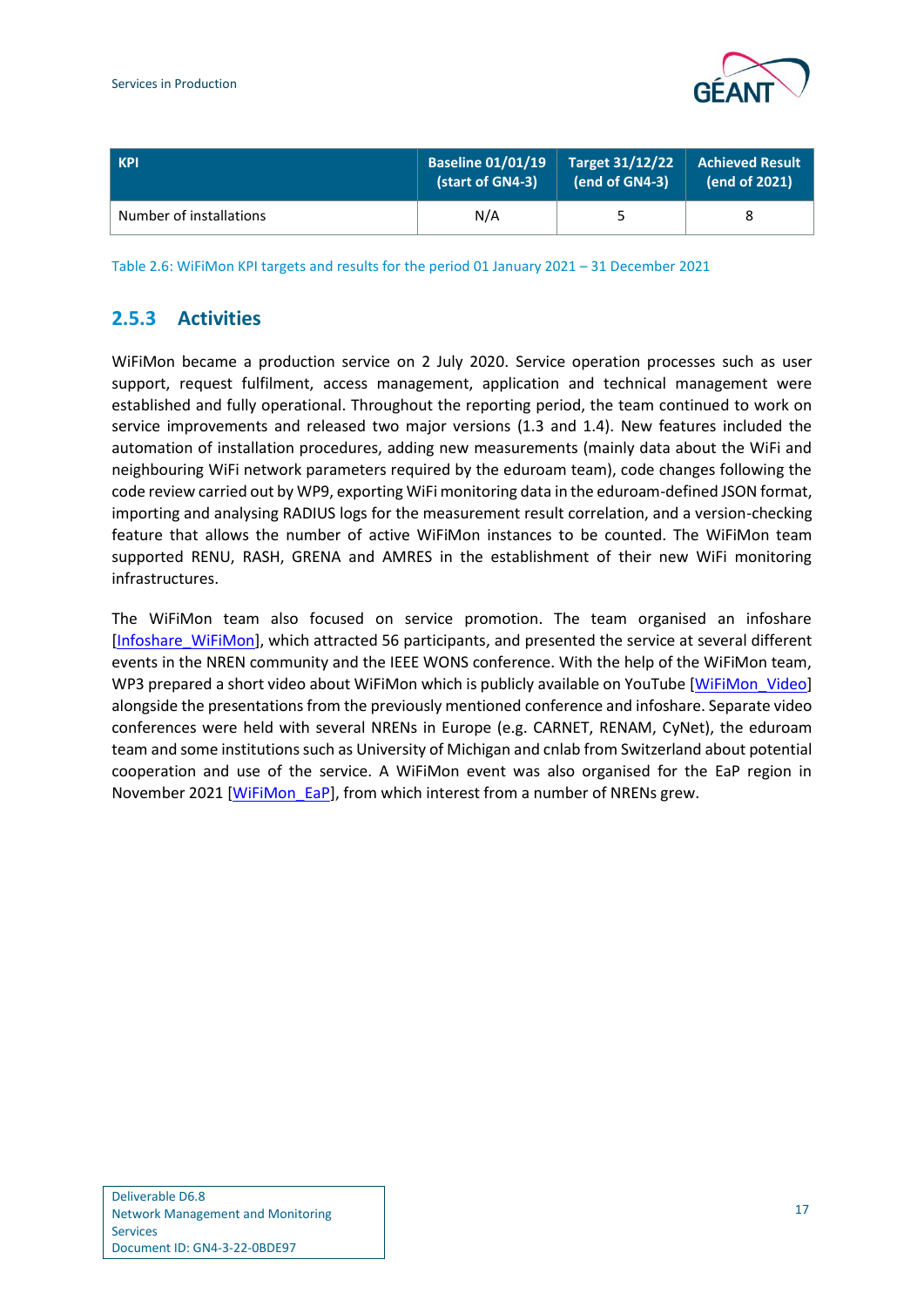

## <span id="page-20-0"></span>**<sup>3</sup> Services at Earlier Lifecycle Stages**

In addition to the production services covered in Section [2,](#page-6-0) GN4-3 WP6 is also working on a variety of other potential services that are at earlier stages in their lifecycle, namely:

- Argus, an alarm aggreggation and correlation tool.
- High-speed network monitoring.
- Streaming telemetry.
- P4-based flow monitoring.
- TimeMap, a per-segment latency and jitter measurement tool.
- In-band Network Telemetry (INT).

This section presents an overview of each of these. Work on the first four topics – Argus, high-speed network monitoring, streaming telemetry and flow monitoring – is conducted in WP6 Task 3, while TimeMap and INT are ongoing work in Task 1. The potential for a standalone service has been recognised for Argus and TimeMap and both are now being prepared to transition from development to production. The presented topics thus look into alternative methods for network management and monitoring, complementing – and/or with the potential to replace – currently implemented and used methods and tools.

## <span id="page-20-1"></span>**3.1 Argus – Alarm Aggregation and Correlation Tool**

Argus is a tool for network element and measurement system alarm correlation. It is tailored for the Campus Network Management as a Service (CNaaS) use case in which an NREN monitors and manages multiple campus networks. With Argus, an NREN can track all the alarms coming from multiple campuses and can also identify whether there are any correlated events. The Argus tool was developed by the Norwegian NREN Sikt (formerly Uninett) and at the time of writing this report it is used in production in Sikt and SUNET, while DeiC is in the process of evaluating the system for their internal use. The code is available on GitHub at [\[Argus\\_code1\]](#page-25-17), [\[Argus\\_code2\]](#page-25-18).

Argus was presented at the infoshare "Offering Campus Network Management as a Service: Challenges and Lessons Learnt" (October 2020) [\[Infoshare\\_OfferCNaaS\]](#page-25-19), the Workshop on Network Monitoring and Management Tools (March 2021) [\[Workshop\\_NMMT\]](#page-26-16), the GÉANT infoshare "Tools for Campus Network Management as a Service (CNaaS)" (April 2021) [Infoshare ToolsCNaaS], the 14th SIG-NOC meeting (June 2021) [SIG-NOC 14] and the 25th STF meeting (February 2022) [STF 25].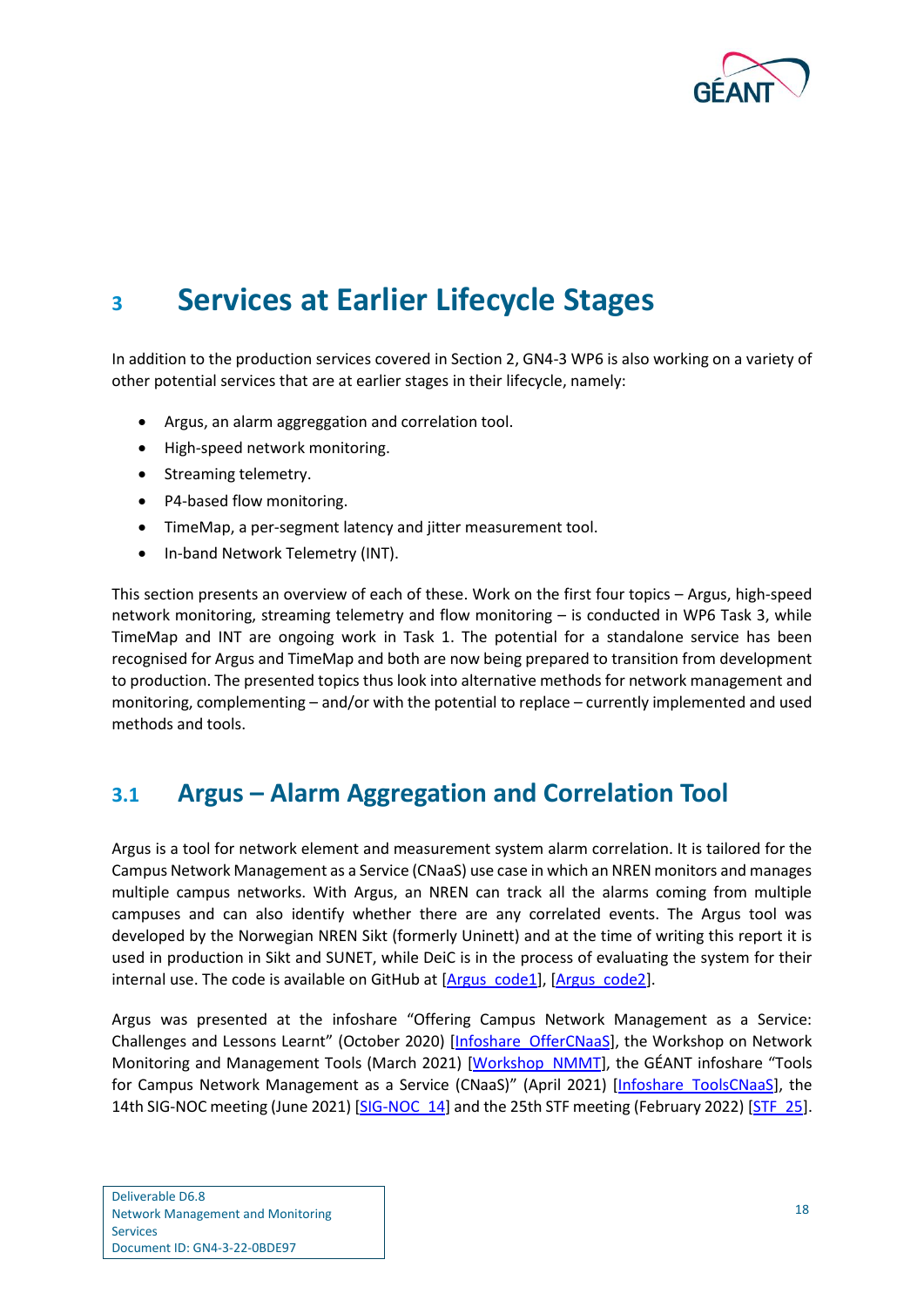

Since there is a potential for Argus to become used by several NRENs, WP6 T3 initiated an Argus code review with the WP9 software audit team near the end of 2021. It is also working towards passing other PLM gates to push Argus to become a production service.

More information can be found on the WP6 open wiki at [\[Argus\]](#page-25-2).

## <span id="page-21-0"></span>**3.2 High-Speed Network Monitoring**

In the period October 2021 – January 2022 the WP6 T3 team performed a set of experimental measurements over 100G links within the GÉANT network and between the GÉANT network and destinations in the RNP network (Brazil). The systems in the GÉANT network were kindly provided by the GÉANT team and SURF.

This set of measurements included a range of successful high-speed throughput tests using a range of different tools and end-station network setups. Rates of over 90 Gbps were achieved between SURF and sites in RNP, primarily using multi-stream iPerf. An interesting aspect of the tests was having access to quite fine-grained throughput and associated measurement parameters thanks to the streaming telemetry system provided by SURF.

At the time of writing this report, the results are being summarised and are scheduled to be reported at the 2nd Performance Management workshop in March 2022 and in a separate white paper.

Other threads of work being explored for high-speed network monitoring include performance analysis of RARE/FreeRtr and collaboration with WLCG sites on monitoring of 100G links with perfSONAR. The RARE/FreeRtr platform was used at the University of Amsterdam in the 2021 Data Mover Challenge, where one team achieved rates of over 80 Gbps to Singapore and Australia. The aim of the perfSONAR testing is to improve results in an initial MaDDash mesh such that results for single stream iPerf tests initially achieve 15 – 20 Gbps (noting that for full use of 100G an application would typically use multiple concurrent streams or flows).

## <span id="page-21-1"></span>**3.3 Streaming Telemetry**

The WP6 T3 network telemetry team worked on the standards-based network performance features recently added to the network elements of key vendors including Cisco and Juniper, and in particular on using new streaming telemetry techniques to stream monitoring results towards telemetry collectors. The work is summarised in a *Zero Footprint Monitoring* white paper [\[WP\\_Zero\]](#page-26-0) published in December 2020, which is written in a cookbook style in order to help NRENs to use these technologies. The results of this work were directly used by the T1 low latency networking team for the TimeMap tool, with implementation support provided by the T3 team.

The results were also presented and discussed at the first Telemetry and Big Data Workshop in November 2020, which was attended by 134 participants [\[TBDW\]](#page-26-24).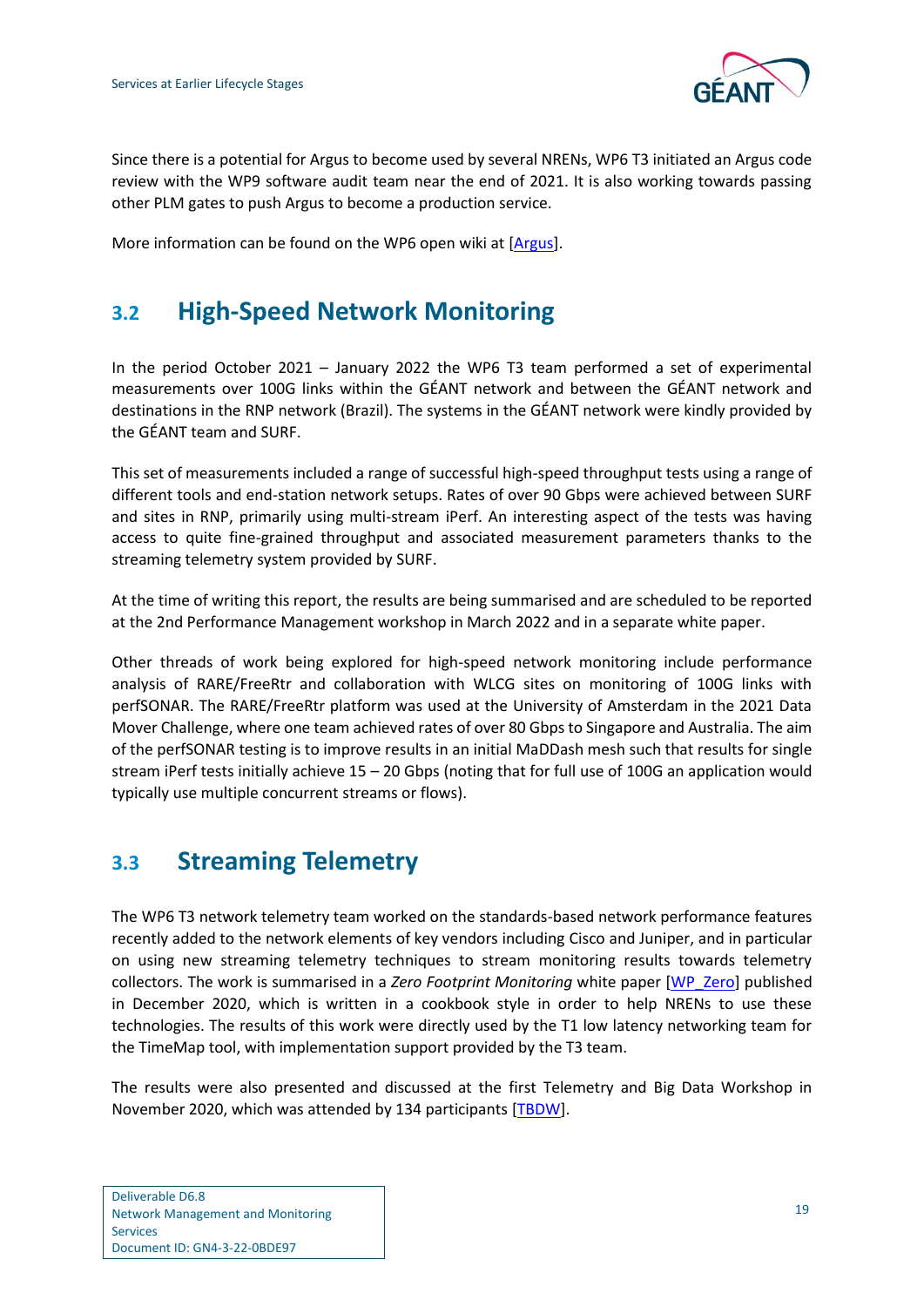

## <span id="page-22-0"></span>**3.4 P4-Based Flow Monitoring**

After completing the work on streaming telemetry, the same team within WP6 T3 started to explore the use of P4-enabled network cards in servers for unsampled network flow (e.g. IPFIX, Netflow) gathered at high-speed links (10 Gbps and above). Previous work in SWITCH [\[P4\\_SWITCH\]](#page-25-21) and at some universities  $[P4 \, \text{UoP}]$  showed that programmable cards can offload some of the packet processing work and achieve higher unsampled flow rates than the off-the shelf network elements. The cards used in this work are those with the Netronome NFP-4000 flow processor. At the time of writing this report the work is still in progress, with the first prototype being ready for testing.

## <span id="page-22-1"></span>**3.5 TimeMap – Per-Segment Latency and Jitter Measurement Tool**

The first of the two network monitoring tools being worked on in Task 1 is TimeMap, which collects latency measurements made between routers on the GÉANT network backbone and presents a GUI through which per-segment latency and jitter measurements can be visualised.

Measurements have been made using both Juniper real-time performance monitoring (RPM) and standard Two-Way Active Measurement Protocol (TWAMP), with results collected through Telegraf and presented using Grafana. The tool is being adopted by the GÉANT Operations team.

The results from Task 1's work, including TimeMap, are summarised in Deliverable D6.7 *Network Technology Evolution Update* [\[D6.7\]](#page-25-22).

More information on TimeMap, including the team's contact details, can be found on the WP6 open wiki at [\[TimeMap\]](#page-26-26).

## <span id="page-22-2"></span>**3.6 In-band Network Telemetry (INT) on Programmable Network Hardware**

The work on In-band Network Telemetry in Task 1 stemmed from an exploration of the potential use cases for data plane programmability in R&E networks.

The team has deployed a testbed across three NREN networks, and sent packets with INT data over the networks where they are collected by an INT sink node, and exported to a database from which the results are visualised.

The results from Task 1's work, including INT, are summarised in Deliverable D6.7 *Network Technology Evolution Update* [\[D6.7\]](#page-25-22).

More information can be found on the WP6 open wiki at [\[INT\]](#page-25-23).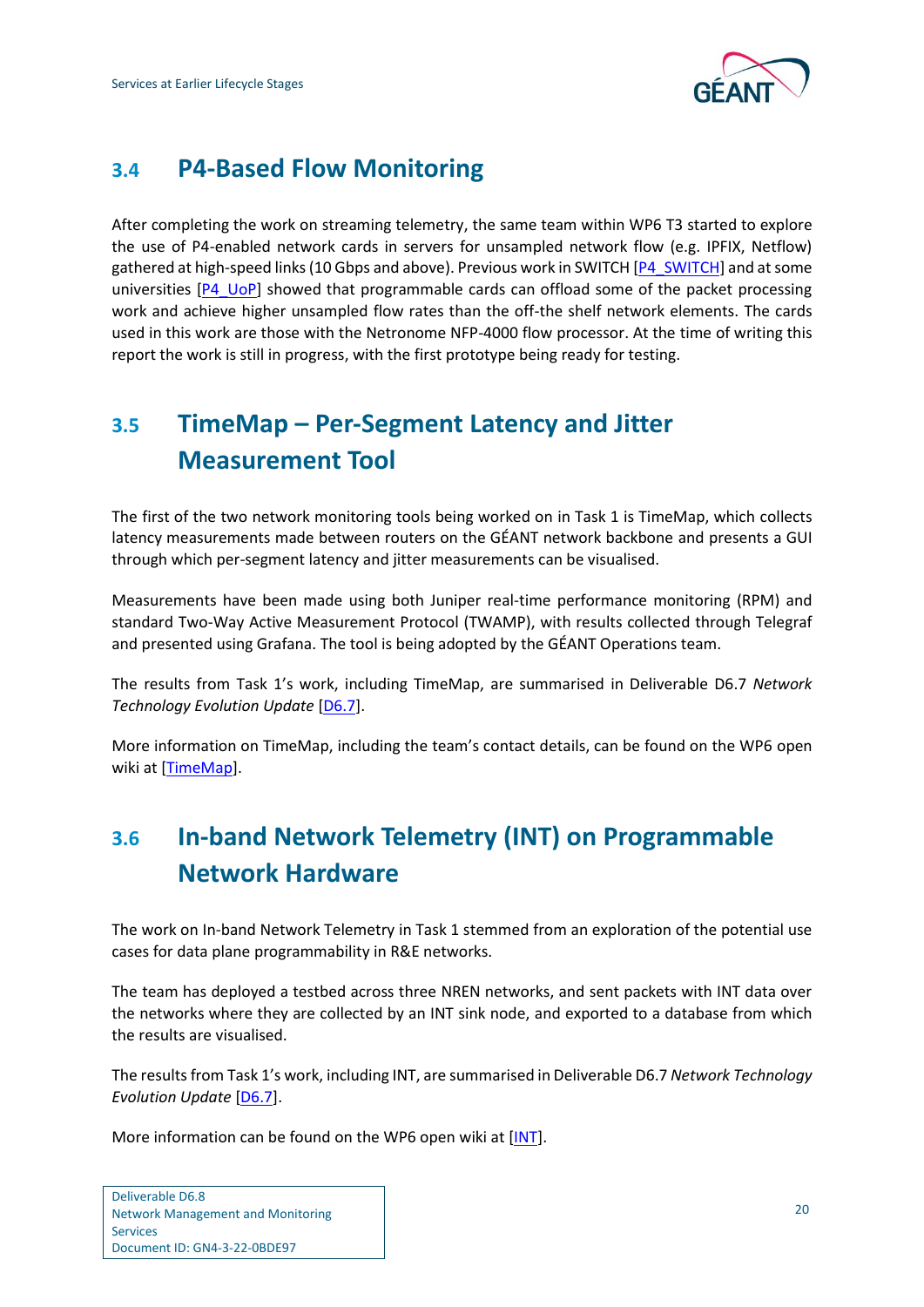

## <span id="page-23-0"></span>**<sup>4</sup> Conclusions**

This document has presented an overview of the current status of the five production services managed by WP6 Task 3 – perfSONAR, perfSONAR Consultancy and Expertise, Network Management as a Service (NMaaS), the Performance Measurement Platform (PMP) and WiFiMon – and of six other earlier-lifecycle activities in Task 1 and Task 3 that may lead either to new service development (Argus and TimeMap being the most advanced) or to knowledge transfer towards the NRENs (high-speed network monitoring, streaming telemetry, P4-based flow monitoring, and INT on programmable network hardware).

For the production services, this document has summarised the status of the services after three years of the GN4-3 project, user adoption, KPIs and the ongoing activities on service operations and improvement. It can therefore be used as a report of the production service status for WP6 Task 3 and for comparison with the status of the services at the beginning of the project, summarised in the Deliverable D6.1 *Network Management and Monitoring Portfolio* [\[D6.1\]](#page-25-1). For other, earlier-lifecycle activities, the document has given the current status of their development.

Current network monitoring work in WP6 shows clearly the central role of perfSONAR in multiple GÉANT services (perfSONAR, perfSONAR Consultancy and Expertise and PMP) and developments: high-speed network monitoring uses perfSONAR monitoring tools, WiFiMon is testing the use of TWAMP for its hardware probe measurements, and TimeMap benefited from perfSONAR-based measurement and analysis in the design process. Its modular, extensible architecture and the ability to include additional monitoring tools make it potentially suitable for many of the types of measurements that are now under development. Further, the new features that will be a part of the perfSONAR suite from version 5.0, and its use of the well-known Elasticsearch, Logstash and Kibana (ELK) platform as a backend, have the advantage of being compatible with the typical current developments and toolsets NRENs often use. Therefore, WP6's strategic plan is to maintain the project presence in the global perfSONAR development consortium, and to explore its use for the new technology and network and service monitoring methods that emerge.

The WP6 work on network management mechanisms has shown a low level of interest among the NRENs in developing a single methodology, management-supporting system architecture and set of Operations Support Systems (OSSs) that could be used by multiple NRENs. The implication of this is that any broader OSS development would not be likely to be reusable by a large number of NRENs. On the other hand, many NRENs are facing an increased demand to work on infrastructure management activities of their end institutions, through Campus Network Management as a Service (CNaaS). NMaaS is a microservice-based platform which does not mandate the use of a specific infrastructure monitoring methodology or OSS toolset. It allows the installation of various management support applications in a secure and multi-tenant fashion where each end institution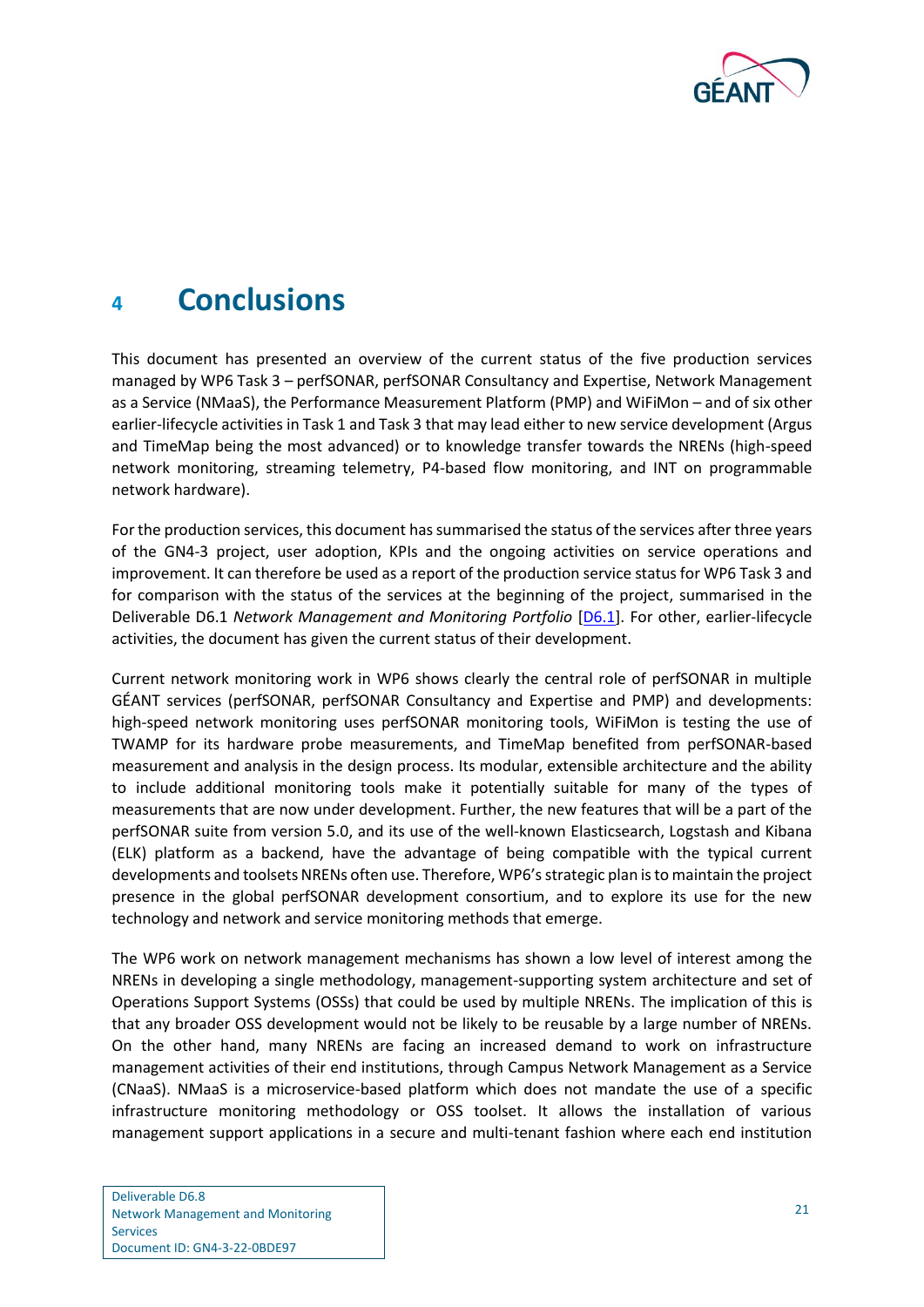

can have its own instance. Such an approach, and the increased NMaaS service uptake, show that the further development and investment in the service is justified.

All the production services have met or exceeded their KPI targets. Overall, the portfolio of network management and monitoring services continues to fulfil GÉANT's objective of ensuring that the services it offers are current, effective, address real NREN demands and are well used.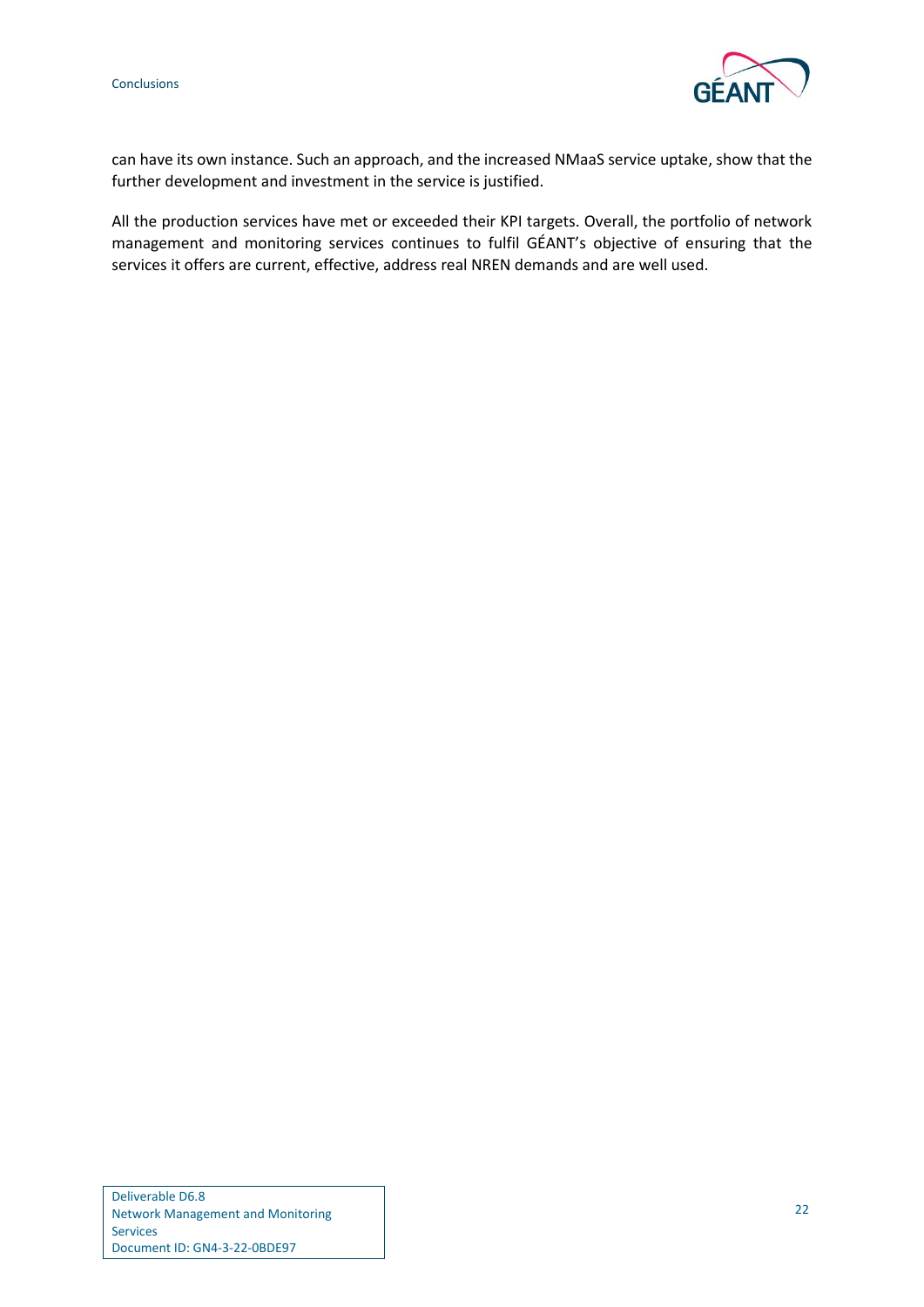

## <span id="page-25-0"></span>**References**

<span id="page-25-23"></span><span id="page-25-22"></span><span id="page-25-21"></span><span id="page-25-20"></span><span id="page-25-19"></span><span id="page-25-18"></span><span id="page-25-17"></span><span id="page-25-16"></span><span id="page-25-15"></span><span id="page-25-14"></span><span id="page-25-13"></span><span id="page-25-12"></span><span id="page-25-11"></span><span id="page-25-10"></span><span id="page-25-9"></span><span id="page-25-8"></span><span id="page-25-7"></span><span id="page-25-6"></span><span id="page-25-5"></span><span id="page-25-4"></span><span id="page-25-3"></span><span id="page-25-2"></span><span id="page-25-1"></span>

| [Argus]                | https://wiki.geant.org/display/NETDEV/Argus                         |  |  |
|------------------------|---------------------------------------------------------------------|--|--|
| [Argus_code1]          | https://github.com/Uninett/Argus                                    |  |  |
| [Argus_code2]          | https://github.com/Uninett/Argus-frontend                           |  |  |
| [CONNECT_38]           | https://connect.geant.org/tag/connect38                             |  |  |
| $[D6.1]$               | Deliverable D6.1 Network Management and Monitoring Portfolio        |  |  |
|                        | https://geantprojects.sharepoint.com/:b:/r/sites/gn4-3/Work-        |  |  |
|                        | Packages/WP6/Deliverables%20Documents/Network%20Management%20       |  |  |
|                        | and%20Monitoring%20Portfolio/D6-1_Network-Management-and-           |  |  |
|                        | Monitoring-Portfolio.pdf?csf=1&web=1 [login required]               |  |  |
| $[D6.7]$               | Deliverable D6.7 Network Technology Evolution Update                |  |  |
|                        | https://geant.org/wp-content/uploads/2022/01/D6.7-                  |  |  |
|                        | Network Technology Evolution Update.pdf                             |  |  |
| [GARR_Workshop]        | https://www.eventi.garr.it/en/ws21/home                             |  |  |
| [GNSym_2020]           | https://geantprojects.sharepoint.com/sites/gn4-3/Work-              |  |  |
|                        | Packages/WP2/T3/Pages/GN4-Symposium-2020.aspx [login required]      |  |  |
| [Infoshare_NMaaS]      | https://www.youtube.com/watch?v=LUN_HBpbSlk&feature=youtu.be        |  |  |
| [Infoshare_OfferCNaaS] | https://events.geant.org/event/68/                                  |  |  |
| [Infoshare_ToolsCNaaS] | https://events.geant.org/event/690/                                 |  |  |
| [Infoshare_WiFiMon]    | https://events.geant.org/event/221/                                 |  |  |
| [INT]                  | https://wiki.geant.org/display/NETDEV/INT                           |  |  |
| [Jisc_Networkshop49]   | https://www.jisc.ac.uk/events/networkshop49-27-apr-2021             |  |  |
| [NMaaS]                | https://nmaas.eu                                                    |  |  |
| [NMaaS_GNSym2020]      | https://wiki.geant.org/download/attachments/138741721/              |  |  |
|                        | Symposium%20Demo%20v1.pptx?api=v2 [login required]                  |  |  |
| [NMaaS_IG]             | https://wiki.geant.org/display/NMAAS/NMaaS+Installation+Guide       |  |  |
| [NMaaS_Sandbox]        | https://nmaas.geant.org                                             |  |  |
| [NMaaS_STF18]          | https://wiki.geant.org/download/attachments/126977976/              |  |  |
|                        | STF%20NMaaS%20v1.0.pdf?api=v2 [login required]                      |  |  |
| [NMaaS_STF21]          | https://wiki.geant.org/download/attachments/148091542/GN4-3-WP6-T3- |  |  |
|                        | STF21-NMAAS-20201026.pptx?api=v2 [login required]                   |  |  |
| [NMaaS_WorkshopNMM]    | https://wiki.geant.org/download/attachments/131629403/              |  |  |
|                        | WoNM%26M%20Copenhagen%20October%202019%20NMaaS%20as%20a             |  |  |
|                        | %20platform%20for%20management%20service%20outsourcing%20v1.0.p     |  |  |
|                        | df?version=1&modificationDate=1571729689774&api=v2 [login required] |  |  |
| [OpenVPN]              | https://openvpn.net/                                                |  |  |
| [P4_SWITCH]            | https://wiki.geant.org/download/attachments/148094173/A-            |  |  |
|                        | Gall netflow.pdf?version=2&modificationDate=1604927806000&api=v2    |  |  |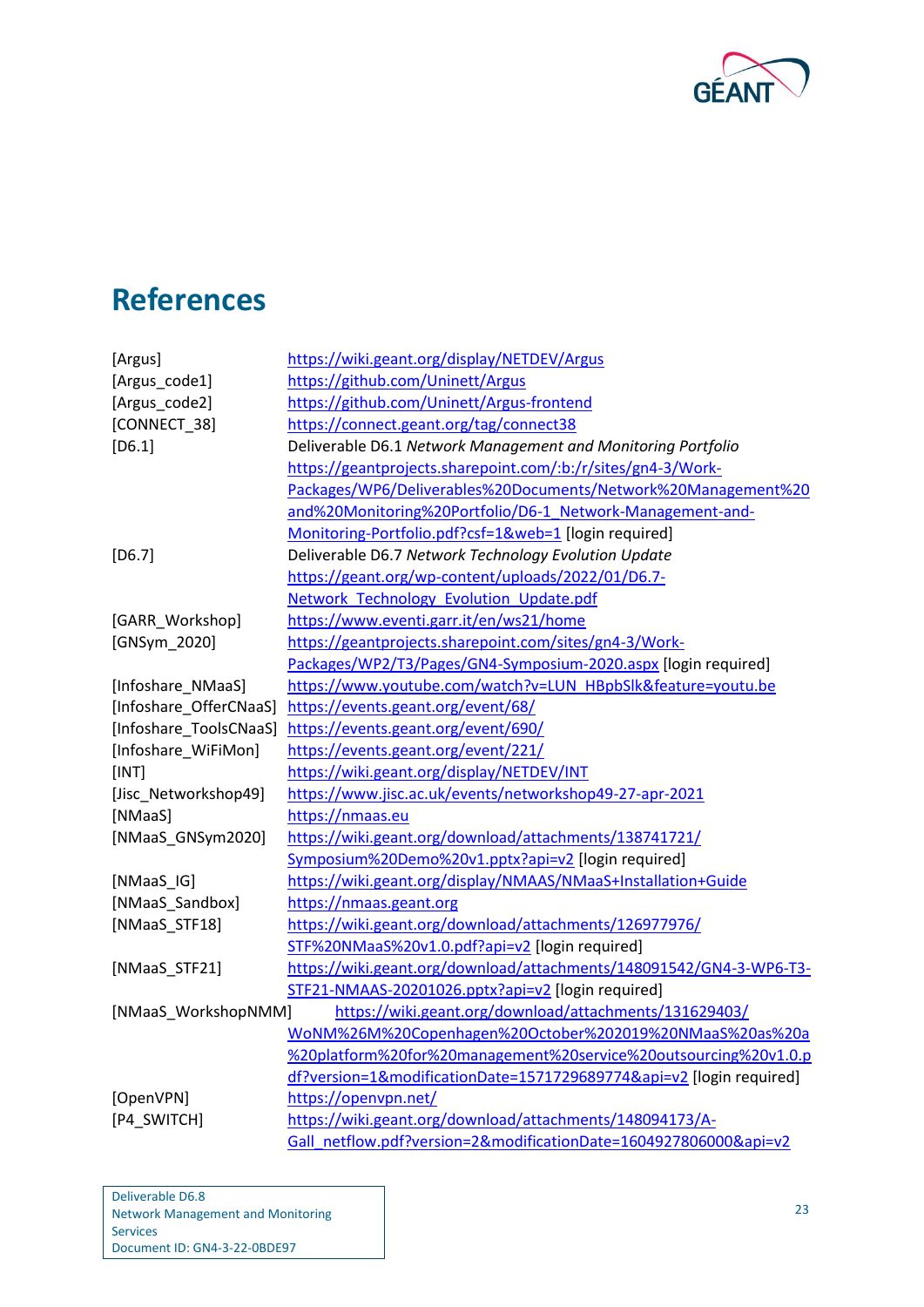References



<span id="page-26-26"></span><span id="page-26-25"></span><span id="page-26-24"></span><span id="page-26-23"></span><span id="page-26-22"></span><span id="page-26-21"></span><span id="page-26-20"></span><span id="page-26-19"></span><span id="page-26-18"></span><span id="page-26-17"></span><span id="page-26-16"></span><span id="page-26-15"></span><span id="page-26-14"></span><span id="page-26-13"></span><span id="page-26-12"></span><span id="page-26-11"></span><span id="page-26-10"></span><span id="page-26-9"></span><span id="page-26-8"></span><span id="page-26-7"></span><span id="page-26-6"></span><span id="page-26-5"></span><span id="page-26-4"></span><span id="page-26-3"></span><span id="page-26-2"></span><span id="page-26-1"></span><span id="page-26-0"></span>

| $[P4_UOP]$          | https://cdn.open-nfp.org/media/documents/WBN-2017-11-1-Penn-           |
|---------------------|------------------------------------------------------------------------|
|                     | Feature-Rich-Flow-Monitoring-OpenNFP.pdf                               |
| [perfSONAR_2UW]     | https://wiki.geant.org/display/perfSONAR/2nd+European+                 |
|                     | perfSONAR+User+Workshop                                                |
| [perfSONAR_Docs]    | https://docs.perfsonar.net/                                            |
| [perfSONAR_GitHub]  | https://github.com/perfsonar/                                          |
| [perfSONAR_Usage]   | https://stats.es.net/ServicesDirectory/                                |
| [perfSONAR_Webmail] | https://lists.internet2.edu/sympa/info/perfsonar-user                  |
| [perfSONAR_Website] | https://www.perfsonar.net/                                             |
| [perfSONAR_Wiki]    | https://wiki.geant.org/display/gn43wp6/perfSONAR+International+Project |
| [perfSONARC&E_Wiki] | https://wiki.geant.org/display/gn43wp6/perfSONAR+Consultancy           |
|                     | +and+Expertise                                                         |
| [PMP_DA]            | L. Hrboka, "PMP Data Analysis", TechEXtra 2021: perfSONAR Day,         |
|                     | 3.11.2021                                                              |
| $[STF_18]$          | https://wiki.geant.org/display/APM/18th+STF+-                          |
|                     | +Copenhagen%2C+Oct+2019 [login required]                               |
| $[STF_21]$          | https://wiki.geant.org/pages/viewpage.action?spaceKey=APM              |
|                     | &title=21st+STF+-+%28Virtual%29%2C+October+2020 [login required]       |
| $[STF_23]$          | https://wiki.geant.org/display/APM/23rd+STF+-+by+VC%2C+July+2021       |
|                     | [login required]                                                       |
| $[STF_24]$          | https://wiki.geant.org/display/APM/24th+STF+-+by+VC%2C+October+2021    |
|                     | [login required]                                                       |
| $[STF_25]$          | https://wiki.geant.org/pages/viewpage.action?spaceKey=APM              |
|                     | &title=25th+STF+by+VC%2C+February+2022 [login required]                |
| $[SIG-NOC_14]$      | https://wiki.geant.org/display/SIGNOC/14th+SIG-NOC+meeting+-+virtual   |
| [TBDW]              | https://wiki.geant.org/display/PUB/Telemetry+and+Big+Data+Workshop     |
| [TimeMap]           | https://wiki.geant.org/display/NETDEV/Timemap                          |
| [TNC21]             | https://tnc21.geant.org/                                               |
| [UKNOF_48]          | https://indico.uknof.org.uk/event/55/                                  |
| [UptimeRobot]       | https://uptimerobot.com/                                               |
| [WiFiMon EaP]       | https://events.geant.org/event/1070/                                   |
| [WiFiMon_Video]     | https://www.youtube.com/watch?v=9LuGIF6JSnA                            |
| [Wiki2]             | https://wiki.geant.org/display/gn43wp6/perfSONAR+Consultancy           |
|                     | +and+Expertise                                                         |
| [WireGuard]         | https://www.wireguard.com/                                             |
| [Workshop NMM]      | https://wiki.geant.org/display/PUB/Workshop+on+Network+                |
|                     | Management+and+Monitoring                                              |
| [Workshop_NMMT]     | https://events.geant.org/event/387/                                    |
| [WP_Zero]           | https://about.geant.org/wp-content/uploads/2021/12/Zero-Footprint-     |
|                     | Monitoring.pdf                                                         |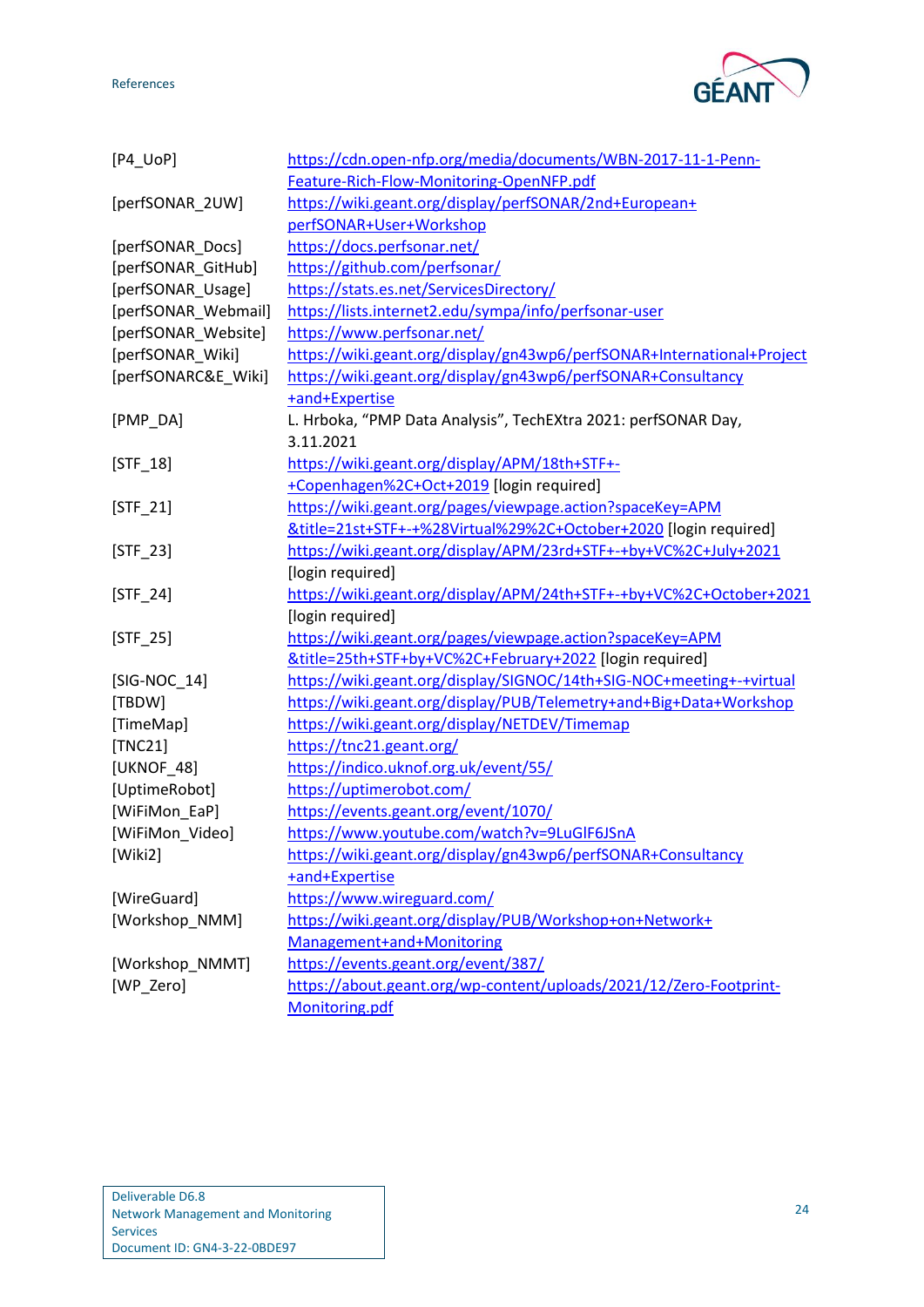

# <span id="page-27-0"></span>**Glossary**

| API            | Application Programming Interface                                    |
|----------------|----------------------------------------------------------------------|
| <b>BELLA</b>   | Building the Europe Link to Latin America                            |
| <b>CNaaS</b>   | Campus Network Management as a Service                               |
| <b>DNS</b>     | <b>Domain Name Service</b>                                           |
| <b>ELK</b>     | Elasticsearch, Logstash and Kibana                                   |
| <b>FreeRtr</b> | freeRouter                                                           |
| GUI            | <b>Graphical User Interface</b>                                      |
| <b>HTTP</b>    | <b>Hypertext Transfer Protocol</b>                                   |
| <b>IEEE</b>    | Institute of Electrical and Electronics Engineers                    |
| <b>INT</b>     | In-band Network Telemetry                                            |
| IP             | <b>Internet Protocol</b>                                             |
| <b>IPR</b>     | <b>Intellectual Property Rights</b>                                  |
| <b>ISP</b>     | Internet Service Provider                                            |
| <b>JSON</b>    | JavaScript Object Notation                                           |
| <b>KPI</b>     | Key Performance Indicator                                            |
| <b>LHC</b>     | Large Hadron Collider                                                |
| <b>MAC</b>     | Media Access Control                                                 |
| <b>MaDDash</b> | Monitoring and Debugging Dashboard                                   |
| <b>MP</b>      | <b>Measurement Point</b>                                             |
| <b>NMaaS</b>   | Network Management as a Service                                      |
| <b>NMS</b>     | Network Management System                                            |
| <b>NOC</b>     | <b>Network Operations Centre</b>                                     |
| <b>NREN</b>    | National Research and Education Network                              |
| <b>OSS</b>     | <b>Operations Support System</b>                                     |
| perfSONAR      | Performance-focused Service Oriented Network monitoring Architecture |
| <b>PERT</b>    | Performance Enhancement Response Team                                |
| <b>PLM</b>     | Product Lifecycle Management                                         |
| <b>PMP</b>     | Performance Measurement Platform                                     |
| R&E            | <b>Research and Education</b>                                        |
| <b>RADIUS</b>  | Remote Authentication Dial-In User Service                           |
| <b>RARE</b>    | Router for Academia, Research and Education                          |
| <b>RNP</b>     | Rede Nacional de Ensino e Pesquisa, the Brazilian NREN               |
| <b>RPM</b>     | <b>Real-time Performance Monitoring</b>                              |
| STF            | Service and Technology Forum                                         |
| т              | Task                                                                 |
| <b>TEIN</b>    | <b>Trans-Eurasia Information Network</b>                             |
| <b>TNC</b>     | The Networking Conference                                            |

Deliverable D6.8 Network Management and Monitoring Services Document ID: GN4-3-22-0BDE97